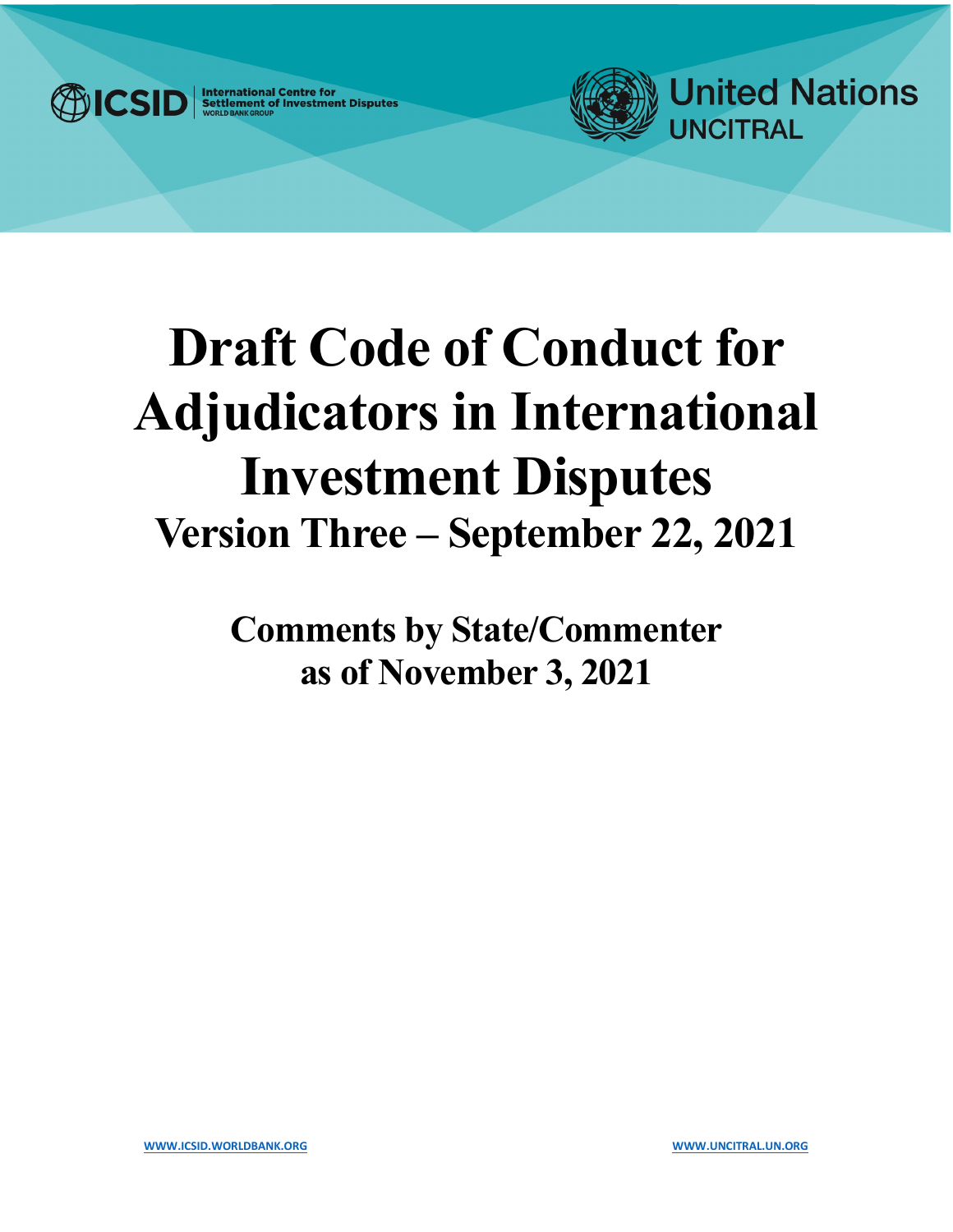#### **CODE OF CONDUCT FOR ADJUDICATORS IN INTERNATIONAL INVESTMENT DISPUTES VERSION 3 DRAFT**

## **COMMENTS BY STATE/COMMENTER**

## TABLE OF CONTENTS

<span id="page-1-1"></span><span id="page-1-0"></span>

| International Council for Commercial Arbitration ("ICCA") ISDS Watch Group  4 |  |
|-------------------------------------------------------------------------------|--|
|                                                                               |  |
|                                                                               |  |
|                                                                               |  |
|                                                                               |  |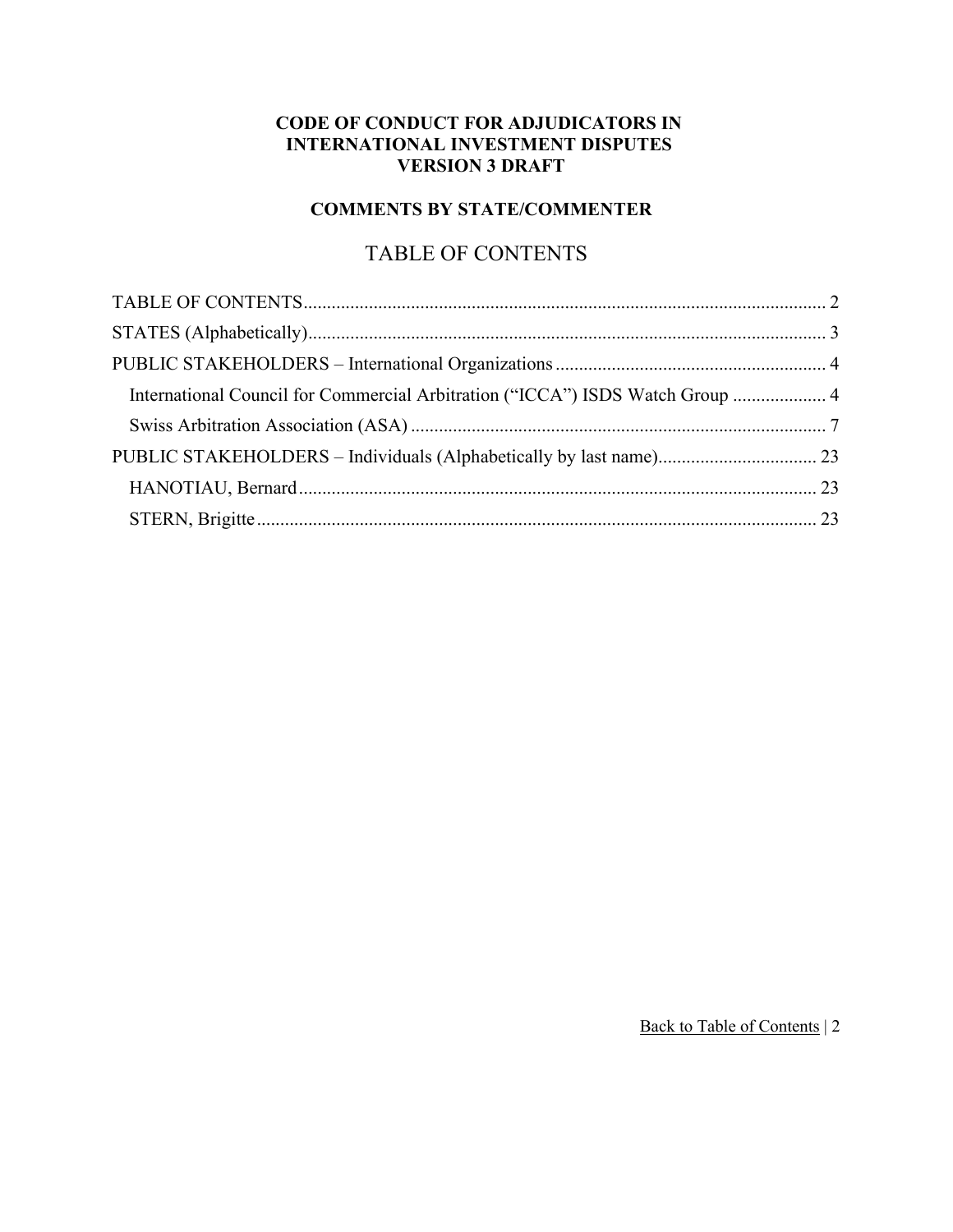<span id="page-2-0"></span>STATES (Alphabetically)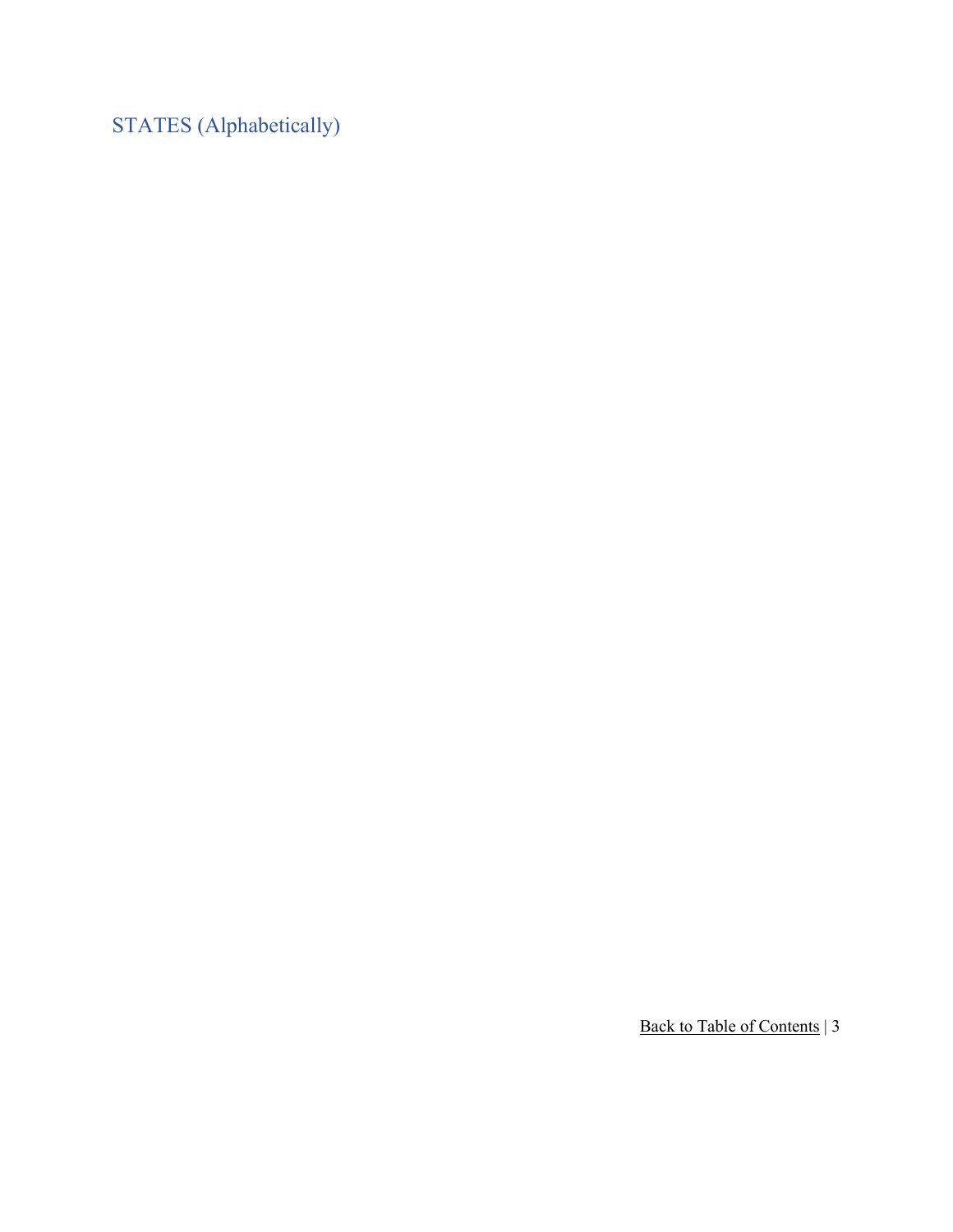## <span id="page-3-0"></span>PUBLIC STAKEHOLDERS – International Organizations

## <span id="page-3-1"></span>International Council for Commercial Arbitration ("ICCA") ISDS Watch Group

The Watch Group on Investor-State Dispute Settlement ("Watch Group") of the International Council for Commercial Arbitration ("ICCA") is grateful for the opportunity to submit observations on Version 3 of the ICSID/UNCITRAL Draft Code of Conduct for Adjudicators in International Investment Disputes, released in September 2021 ("Version 3"). We welcome this joint initiative and consider it an important step toward establishing consensus on the standards governing the conduct of neutral adjudicators.

As a general matter, the Watch Group considers that it would be helpful for ICSID and UNCITRAL to convene a separate session to discuss the Commentary to the Code of Conduct, given its importance in interpreting the final document.

The Watch Group confines its observations to Version 3 as it would apply in arbitration, and does not address its application to judges in a permanent mechanism.

The Watch Group offers these observations in the spirit of stimulating close scrutiny of the Draft Code as it nears completion. These observations have not been considered by the ICCA Governing Board or ICCA as a whole, and they do not necessarily represent the view of each member of the Watch Group.

#### **Article 1 – Definitions**

No comments

#### **Article 2 – Application of the Code**

The Watch Group proposes that the discussion of draft Article 2 ("Application of the Code") during the 15 – 19 November 2021 session be combined with the discussion of draft Article 11 ("Compliance with the Code of Conduct") as both concern the interaction between the Code of Conduct and the treaty, contract, rules or otherinstrument by which the Code becomes applicable to an IID.

**Article 2(4):** The Watch Group starts from the assumption that the Code of Conduct will become applicable to an IID by means of a specific provision contained in a treaty,a contract, rules or another instrument.

On this basis, and in line with its comment on Article 2(5) of Version 2, the Watch Group considers that the possible interaction between the Code of Conduct and anothercode of conduct should be governed by the treaty, contract, rules or other instrument pursuant to the provisions of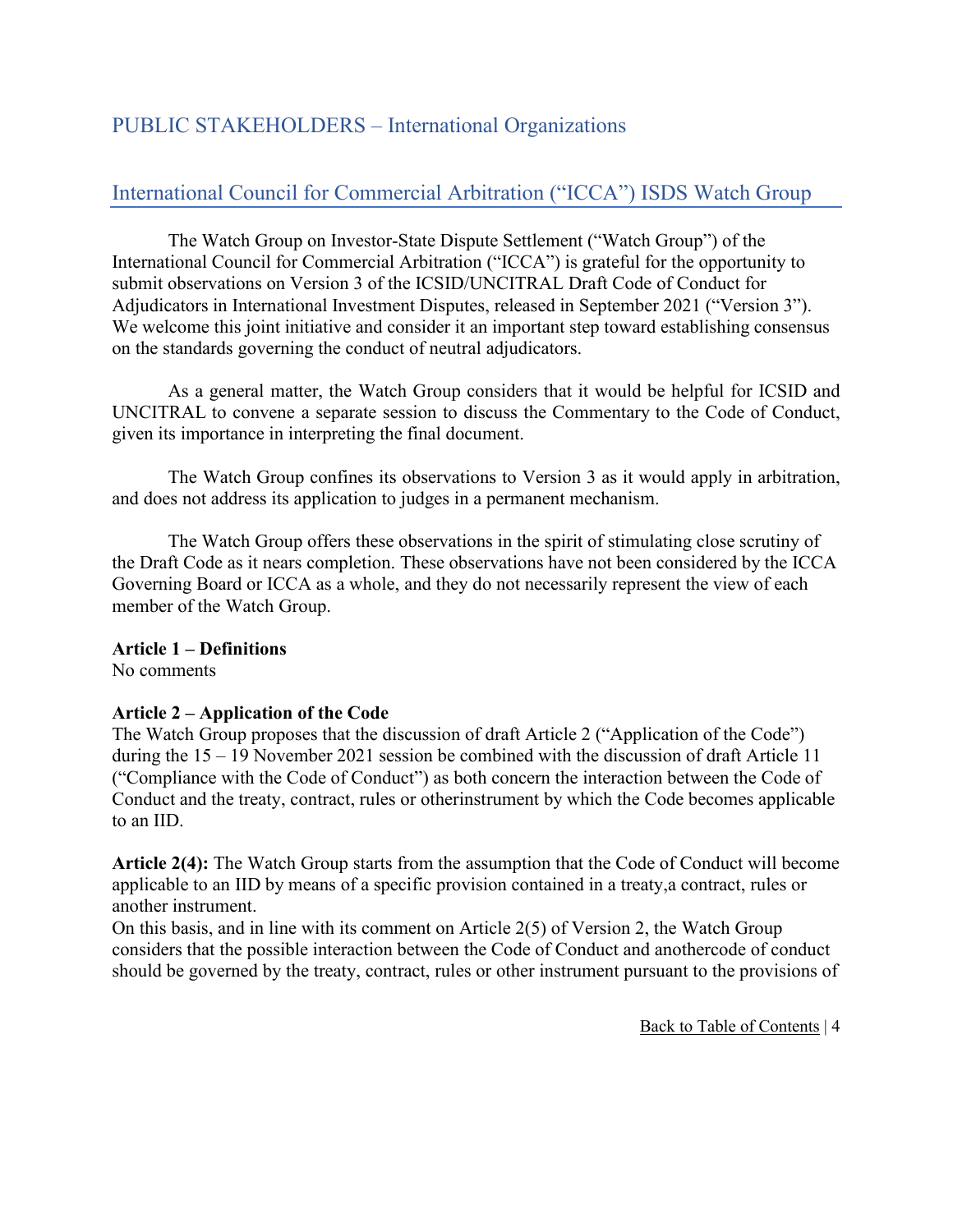which the Code of Conduct is made applicable to the relevant IID, in order to avoid potential incompatibility.

As such, Article 2(4) of Version 3 could simply be deleted from the Code.

Alternatively, Article 2(4) could be reworded as follows: "If the treaty, contract, orother instrument implementing the Code of Conduct already contains a code of conduct, the Code of Conduct will not apply except to the extent that the treaty, contract or other instrument otherwise provides."

If the Working Group prefers to adopt one of the two options for Article 2(4) currentlyprovided in Version 3, the Watch Group would support Option 1. With respect to which parties may agree on whether (and to what extent) the Code should apply in instances where the treaty upon which consent to arbitrate already contains a code of conduct for adjudicators, the Watch Group would be in favour of leaving this determination to disputing parties.

### **Article 3 – Independence and Impartiality**

No comments

### **Article 4 - Limit on multiple roles**

As noted in its comments on Versions 1 and 2 of the Code, the Watch Group considers that the issue of multiple roles encompasses a range of interconnected and complex issues, and the range of views within the Watch Group matches that circumstance.

In line with its comments on Version 2, the Watch Group supports Option 3 for draft Article 4. Article 4 would thus mandate disclosure of multiple roles rather than impose a complete bar. In light of the matters disclosed, the relevant decision-maker would assess, under the applicable rules, whether the Adjudicator possessed the requisite independence and impartiality or whether, conversely, a challenge against the Adjudicator should be upheld.

If the proposal that Article 4 function as a specific disclosure regime (per Option 3) rather than a ban finds support within the Working Group, the Working Group may wish to consider whether to extend the relevant period of enquiry to 3 to 5 years before the commencement of the IID. The Watch Group seeks more clarity on the term "related parties" in Option 3 and queries whether the language used in Option 2 of draft Article  $4(c)$  – "one of the same disputing parties or its subsidiary, affiliate, parent entity, State agency, or State-owned enterprise" – may replace "related parties" in Option 3 to provide guidance on the extent of the disclosure obligation contained therein. Alternatively, the intended scope of the term "related parties" could be addressed in the Commentary.

Regarding Options 1 and 2, the Watch Group queries whether the prohibition (with option to consent) could motivate parties to withhold their consent for tactical reasons, rather than due to legitimate fears that an Adjudicator or Candidate's multiple roles would affect that person's impartiality or independence.

Should the Working Group prefer that Article 4 function as a ban on the performance of multiple roles, the Watch Group notes that the ban should be carefully tailored to its objective, bearing in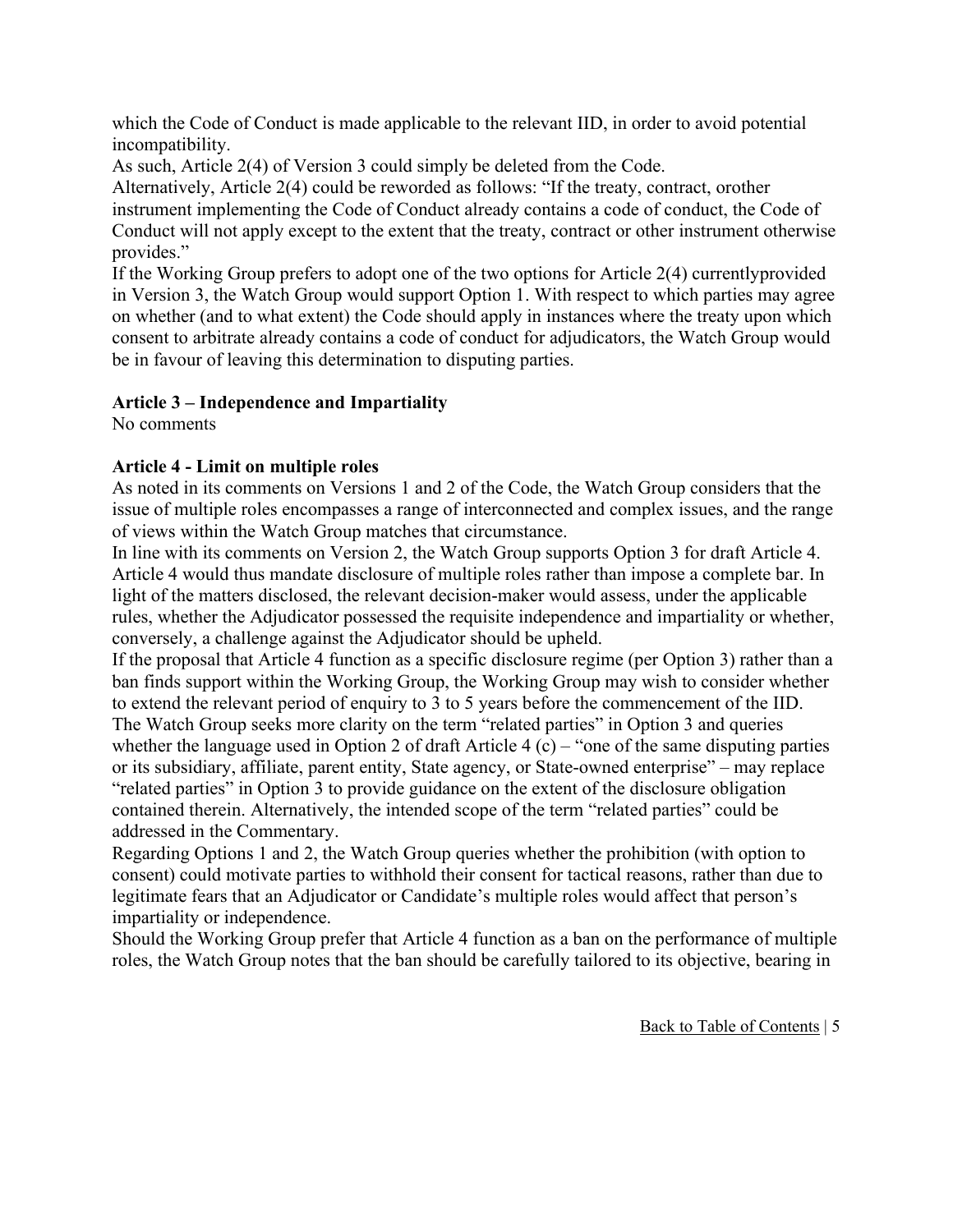mind the restriction it would impose on a disputing party's ability to appoint the Adjudicator of its choice.

**Article 5 – Duty of diligence**

No comments

### **Article 6 – Other duties**

No comments

## **Article 7 –** *Ex Parte* **Communications of a Candidateor Adjudicator**

**Article 7(1):** The Watch Group notes the change in drafting of Article 7(1) of Version 3, namely that "concerning the expertise" has been replaced by "to determine … the expertise". The Watch Group queries whether the wording "to determine" might misplace the emphasis on the party's or counsel's *purpose* in engaging in pre-appointment communication with a Candidate rather than on the obligation incumbent on Candidates themselves to limit any pre-appointment communication to the points listed in Article 7(1) (a) to (c).

The Watch Group notes the reference in Article 7(1)(a) and (b) to a Candidate's "expertise, experience, ability, availability, and the existence of any potential conflicts of interest", whereas Article 7(1) of Version 2 referred to "expertise, experience, and availability of the Candidate and the absence of any conflict of interest." The Watch Group understands that the revised language draws from Guideline 8(a) of the IBA Guidelines on Party Representation in International Arbitration.

The Watch Group queries whether the inclusion of the term "ability" in Article  $7(1)(a)$  and (b) is intended to cover a topic of communications not already covered by "expertise, experience, and availability". If that is the intention, the Watch Group seeks further clarity on the nature of that topic. The Watch Group queries whether including the term "ability" in addition to "expertise" and "experience" may unintentionally suggest that parties may or should exclude qualified Candidates for arbitral appointments on the basis of a disability.

## **Article 8 – Confidentiality**

**Article 8(1):** The Watch Group notes the change in drafting of Article 8(1)(a) from "disclose or use any non-public information" in Version 2, to "disclose or use any

information" in Version 3. This change appears to follow the earlier change in drafting from Article 9(1)(b) in Version 1 "any such information" (that is, "any non-public information concerning or acquired from a proceeding" in Article  $9(1)(a)$ ) to Article  $8(1)(b)$  of Version 2, referring to "any information concerning, or acquired in connection with, a proceeding". The Watch Group queries the intention behind the decision to prohibit disclosure of any information concerning or acquired in connection with an IID, rather than limiting the obligation to non-public information.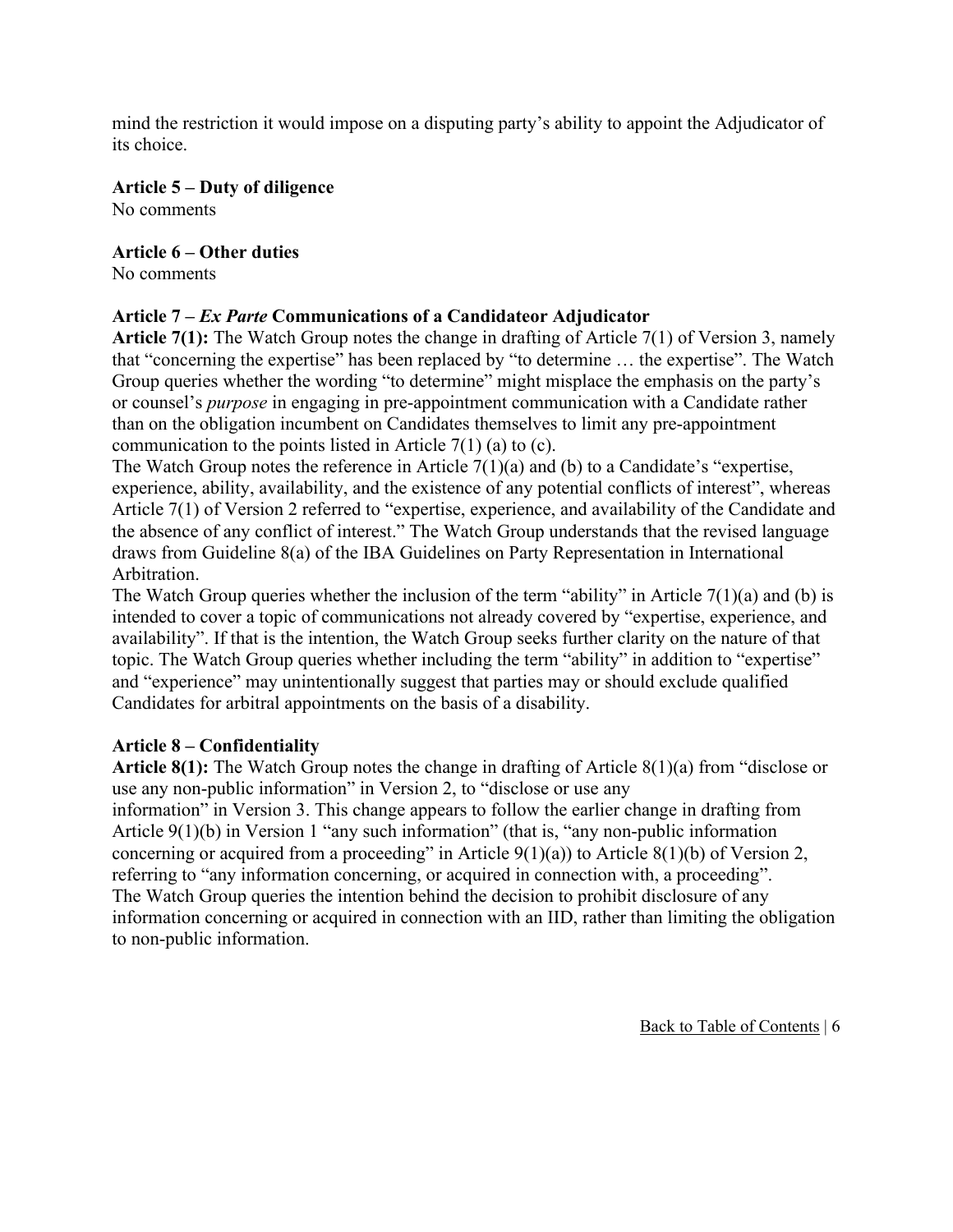**Article 8(2)(d):** Consistent with its comments on Version 1 of the Code, if Article 8(2)(d) is to be included, the Watch Group supports the inclusion of the bracketed language within Article  $8(2)(d)$ .

Regarding Article 8(1)(a), 8(1)(b) and 8(2)(d) more generally, the Watch Group considers that the purpose of those provisions should be clarified in order that more tailored rules could be considered.

#### **Article 9 – Fees and Expenses**

No comments

### **Article 10 – Disclosure Obligations**

**Article 10:** The Watch Group reiterates its earlier suggestion that Article 10 address the situation where confidentiality obligations applicable to another case or role prevent a Candidate or Adjudicator from fully disclosing that case or role.

On this general point, the Commentary could refer to the standard practice that candidates decline appointments should a confidentiality obligation bar them from disclosing a conflict. **Article 10(1):** The Watch Group recalls that the ICSID Secretary General emphasised during the informal Working Session on 7 June 2021 that a matter must be disclosed if it falls within the terms of either or both Article 10(1) and (2). The Watch Group understands that the obligation under Article 10(1) is broader than that under

Article 10(2), meaning that a situation that may not fall under Article 10(2) could still warrant disclosure under Article 10(1). The Watch Group reads the new drafting to suggest that the matters in Article 10(2) constitute an exhaustive list of matters that must be disclosed per the general obligation in Article 10(1).

To avoid confusion, the Watch Group recommends that the Code should clarify that a Candidate or Adjudicator must make disclosures required by Article 10(1) even if they do not fall within the terms of Article 10(2).

## **Article 11 – Compliance with the Code of Conduct**

**Article 11(2):** The Watch Group welcomes the new drafting in Article 11(2), which better aligns with its preference that the Code itself not prescribe the disqualification and removal procedures. The Watch Group believes that the determination of such procedures should be left to the instrument that incorporates the Code by reference.

As noted above, the Watch Group suggests that Articles 2 and 11 be considered together at the next Working Group session.

#### <span id="page-6-0"></span>Swiss Arbitration Association (ASA)

The Swiss Arbitration Association (ASA) has followed with great interest ICSID's and UNCITRAL's work on the Draft Code of Conduct for Adjudicators in International Investment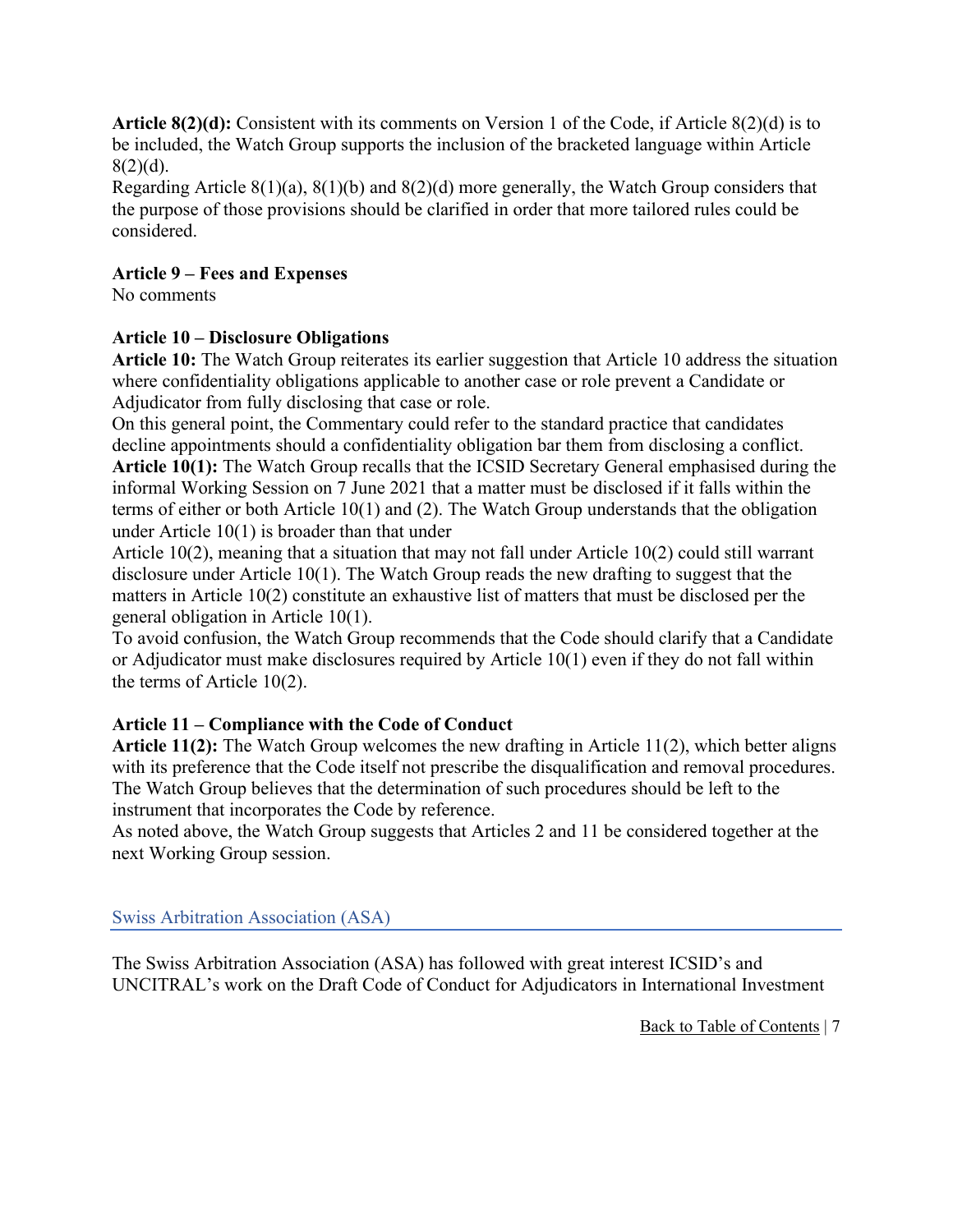Disputes. Further to your invitation of April 19, 2021, we offer the following comments and suggestions on the third version of the draft code, published in September, 2021. As a general remark, we note that the third draft is much more aligned with general best standards and practical needs and thus a clear improvement over the second draft.

The feedback below focuses on those issues we consider would benefit most from further consideration, namely to make the envisaged rules both effective and acceptable by all stakeholders in investor-State arbitration.

The fact that we have not commented on a specific provision does not mean that we necessarily endorse its content.

### **Ad Article 2 – Application of the Code**

The scope of application of the Code is a political issue for the States to be decided. From a practical perspective it is advisable to adopt a solution that is sufficiently easy to apply. We support, in this respect, the concerns raised in Comment 39. In particular, any combination of two different, but overlapping regulations potentially leads to confusion and even dispute.

### **Ad Article 3 – Independence and Impartiality**

We note that according to Comment 48, the examples listed in para. 2 may fall within the common standard of para. 1 In light of the very broad language of, e.g., Article 3(2)(a) we do indeed see a high risk of frivolous challenges. E.g. "*political considerations*" might well *need* to be taken into account in IID cases that concern environmental, social or health policies of the state. Similarly, "*assuming an obligation […] that could interfere with the performance of their duties*" (Article 3(2)(f)) could in principle prevent an arbitrator from taking on any other assignment during the course of the proceedings as any other assignment might affect availability for hearings or deliberations and delay the drafting of orders and awards.

There should, therefore, be a clarification that para. 2 is not intended to widen the scope of para. 1 but rather to illustrate what might be considered a lack of independence and impartiality. This is particularly important if pursuant to Article 11(2) any violation of Article 3 allows a party to challenge an arbitrator (see also our comments on Article 11). A broad and vague test in Article 3(2) facilitates vexatious challenges that risk undermining the integrity of the arbitral process.

#### **Ad Article 4 – Limit on Multiple roles**

We understand that Article 4 seeks to introduce more stringent rules on multiple roles than are currently in place in the existing system, in order to address so-called "double-hatting". We welcome the approach set out in the latest version of the Draft Code which provides several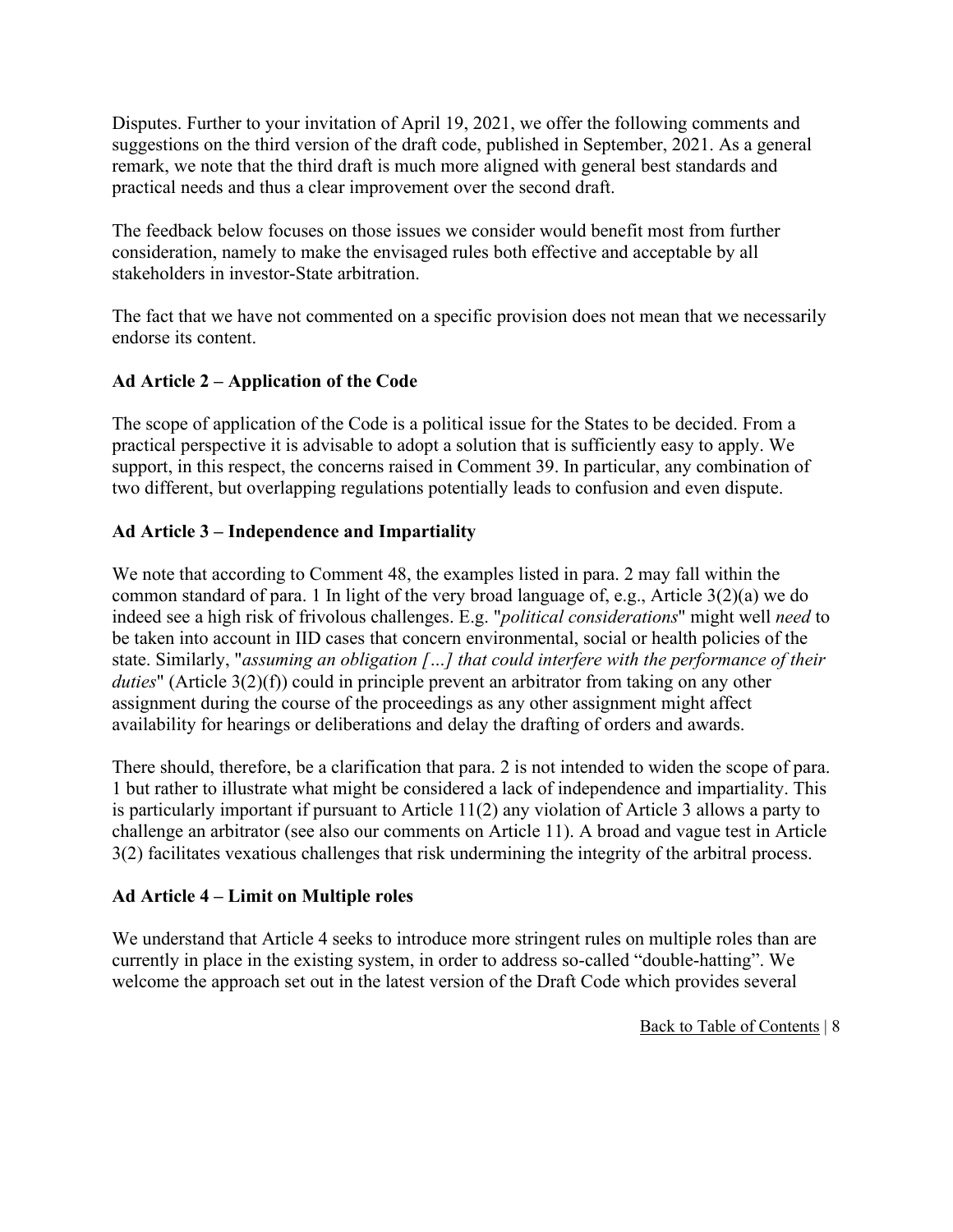options (and sub-options) for the States' discussions. As discussed below, putting in place limitations on multiples roles in ISDS proceedings entails both advantages and disadvantages and involves the balancing of different, and at times conflicting, concerns. We are of the view that the outcome of such balancing exercise depends on the importance which States assign to each of the various concerns at stake. With this in mind, we do not express any preference on one or the other solution conceivable in this area but rather set out the pros and cons of each possible solution. Some of the options discussed below are substantively captured by the three options (and sub-options) set out in Version Three of the Draft Code; some of the other options outlined below are offered to provide further food for thought for delegations. In following this approach, we hope to assist States in making an informed decision.

Options 1 and 2 below provide for an outright ban on multiple role (Option 1) and no limitations on double-hatting (Option 2), respectively. They correspond, respectively, to Options 1 and 3 in Version Three of the Draft Code. They thus are two solutions at the poles. Options 3-6 below seek to identify alternative solutions in between these "extremes". In particular, Options 3, 4, and 5 below are inspired by the same intent which we understand inspires "OPTION 2 'MODIFIED PROHIBITION'" in the latest version of the Draft Code. We have, however, preferred to spell out separate options (rather than group them all in one), as we are of the view that this allows for a clearer identification of the concerns reflected in each option.

**Option 1**: States could decide to opt for an outright ban on multiple roles. One such formulation is now offered under "OPTION 1: 'FULL PROHIBITION'" in Version Three of the Draft Code.

Such a ban would have to be accompanied by appropriate disclosure obligations (such as those that, for instance, are currently provided in draft Article  $10(2)(c)$ , whereby a candidate must disclose "[a]ll IID [and all related proceedings] in which the Candidate or Adjudicator has been involved in the past [five/ten] years or is currently involved in as a legal representative, expert witness, or Adjudicator"). If a solution of this kind is adopted, the interplay between Article 4 and Article 10 would entail that:

- (i) the default position would be no concurrent double hatting (Article 4);
- (ii) if an individual performs multiple roles and is appointed as arbitrator, he/she must make a disclosure under Article 10(2)(c);
- (iii) if either disputing party objects in light of the disclosure and if his/her other role is concurrent, the candidate must withdraw from either role (in accordance with Article 4); failing such withdrawal, he/she may be challenged on such ground;
- (iv) if neither party objects, the arbitrator will be confirmed. Indeed, it appears appropriate to allow for double hatting if both disputing parties consent to it (or at least waive the prohibition by not objecting to the appointment once a disclosure has been made) (Article 4, first sentence: "unless …").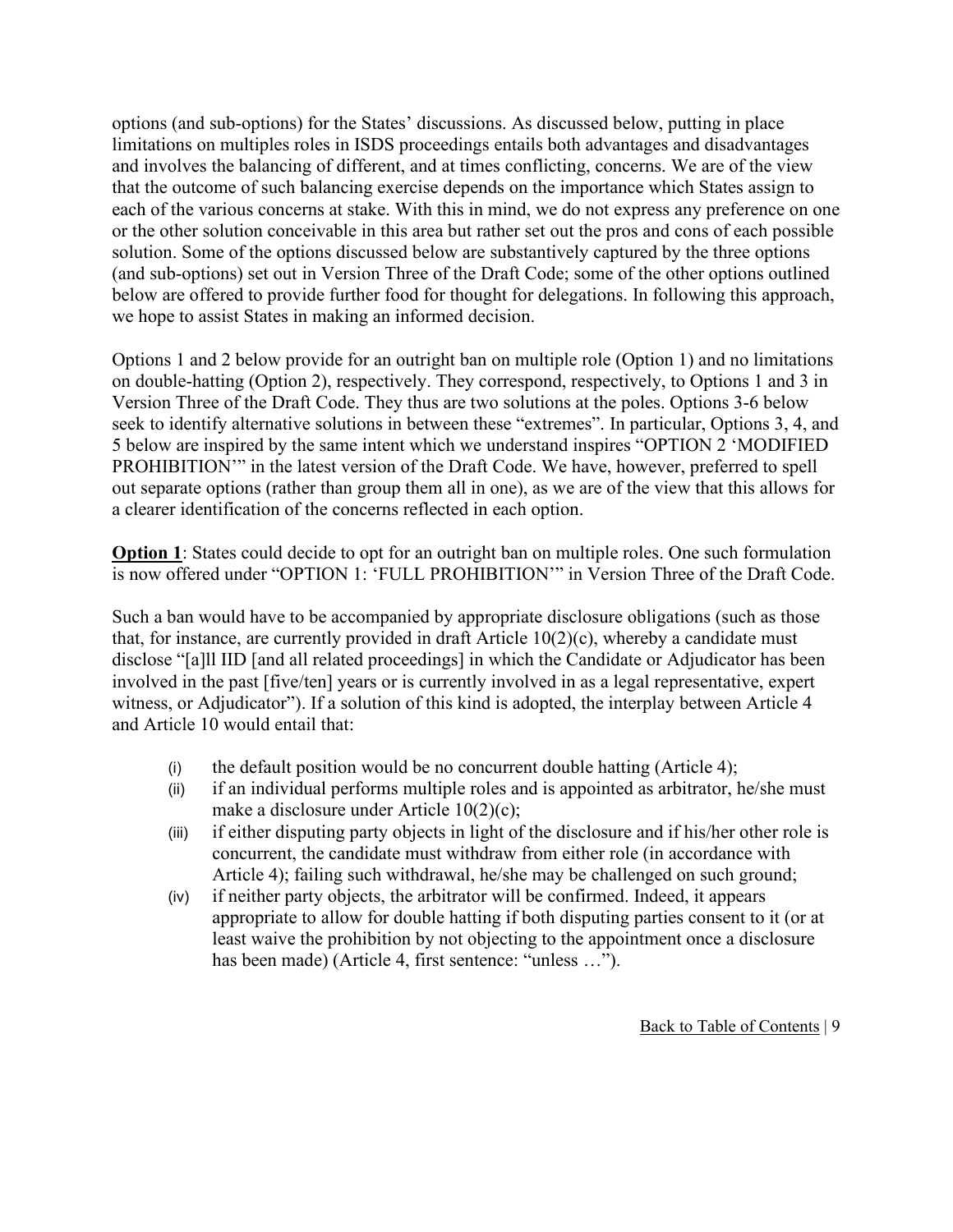An outright ban on double-hatting has the benefit of clarity and may strengthen the perception of impartiality (which has often been raised as an equally important concern as that of actual impartiality amongst delegations in WGIII). On the other hand, an outright ban would create obstacles to the promotion of diversity and to the expansion of the pool of arbitrators. Indeed, most new entrants would not be able to afford accepting an appointment because a ban would prevent the arbitrator from working on other investment treaty disputes as counsel or expert for the duration of that single arbitration, which would typically last several years. While arbitrators acting as counsel/expert in *commercial* arbitration could still sit as arbitrator in IID cases, they would not benefit from the practical experience made as counsel in investment treaty disputes. While some individuals may start an arbitrator career from academia, the number of academics with the required practical experience in managing complex disputes, as well as knowledge of and expertise in the business underlying the investment treaty dispute in question, might be limited.

Experience as counsel does allow adjudicators to get a better understanding of the viewpoints of parties and counsel, which contributes to making them better adjudicators. Preventing them from accepting adjudicator mandates would thus remove a large number of candidates with very relevant experience and expertise from the pool of potential adjudicators.

**Option 2**: The opposite solution would be to provide for no limitations on multiple roles, with, however, a duty of full disclosure. This option is substantively captured by "OPTION 3: 'FULL DISCLOSURE' (WITH OPTION TO CHALLENGE)" in Version Three of the Draft Code. The advantages/disadvantages of this solution would be the reverse of those mentioned in connection with a ban, i.e., just to recall the main ones, the pool of arbitrators would be wider, however concerns with the perception of impartiality might not be adequately addressed. If such a solution were to be preferred, Article 4 could, in our view, be eliminated altogether. By contrast, the duty of disclosure in Article 10(2)(c) should be maintained, but it would be clear that absent a ban, a disputing party will have no right to challenge the arbitrator on the basis of his/her multiple roles alone.

**Option 3**: As a "mid-way" between the first two options, a ban could be limited to those cases involving the same factual background and at least one of the same parties. A rule of this kind could be formulated along these lines:

"Unless the disputing parties agree otherwise, an Adjudicator in an IID proceeding shall not act concurrently as counsel or expert witness in another IID case *involving the same factual background and at least one of the same parties or their subsidiary, affiliate or parent entity*."

This rule would be narrower than the new Option 3 in Version Three of the Draft Code (other aspects of Option 3 of Version Three are addressed by our Options 4 and 5 below). It has the advantage of addressing at least the most obvious cases in which a dual role might be perceived as problematic. For instance, if an individual is acting as counsel for a party in a dispute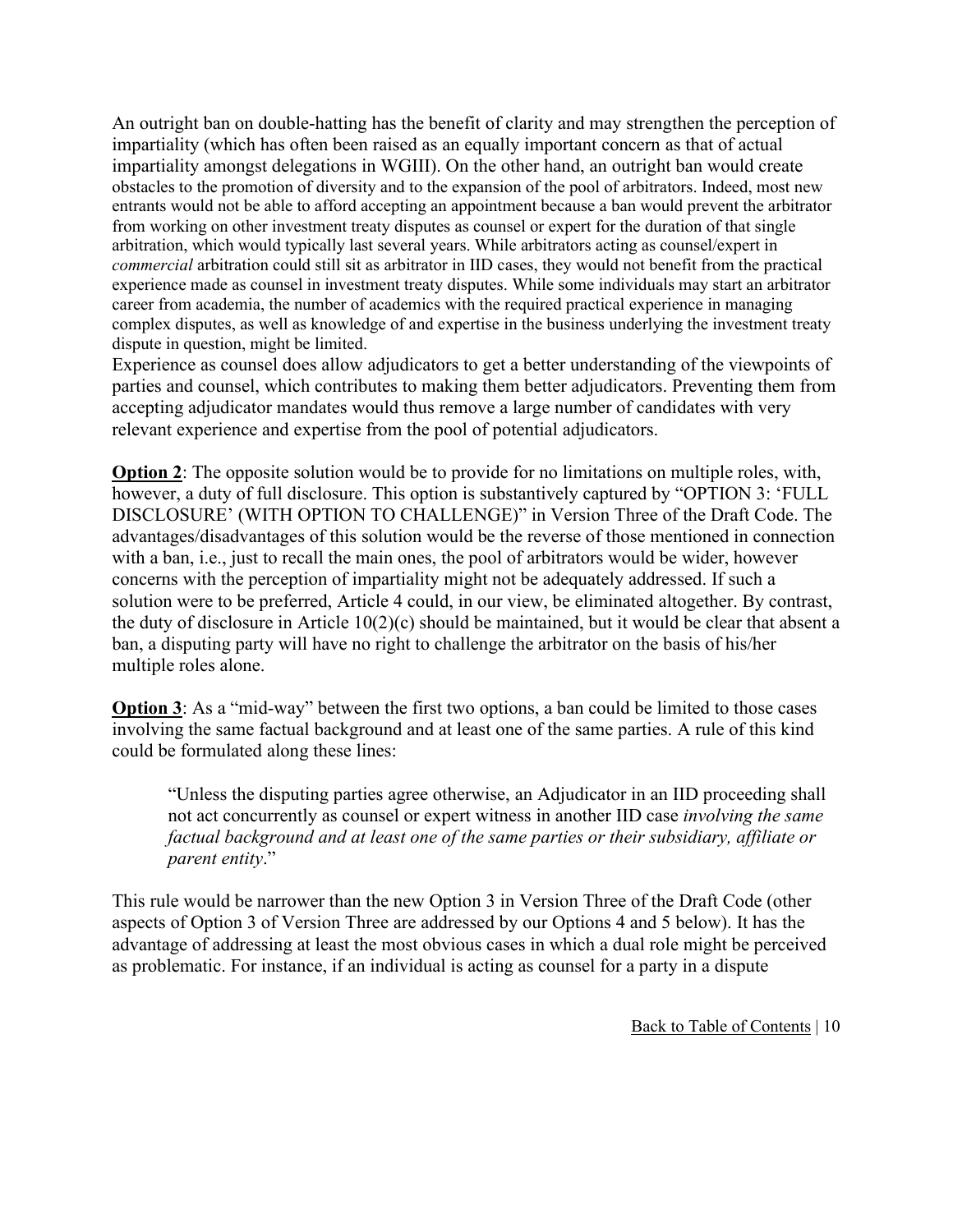involving a given State measure, he/she could not adjudicate a different dispute arising out of the same State measure even though it involves a different investor. On the other hand, one might consider that such a situation should already be disclosed, and perhaps even be impermissible, in the existing system, as in and of itself it may give rise to justifiable doubts on the arbitrator's impartiality. Under such a view, there would be no need for Article 4. It is also unclear whether a provision of this kind would adequately cover "issue conflicts", which are in fact one of, if not the, main reason for seeking to regulate double hatting. For instance, if an individual acts as counsel in an investor- State dispute under the IIA between State A and State B, the suggested text might not limit his/her role as arbitrator in a different dispute under a similarly (or even identically) worded IIA between C and D in which the same legal issue arises. In sum, while this rule might cover the most obvious cases of perceived impropriety arising out of multiple roles, it might leave other relevant situations unaddressed.

**Option 4:** An alternative solution is to limit the performance of multiple roles under the same IIA. A limitation of this kind is included in the recent USMCA (which replaces NAFTA).<sup>[1](#page-10-0)</sup> It could be formulated along the following lines:

"Unless the disputing parties agree otherwise, an Adjudicator in an IID proceeding shall not act concurrently as counsel or expert witness in another IID proceeding *under the same IIA*".

A treaty-specific limitation would have the benefit of clarity. However, it would leave unaddressed "issue conflicts" arising out of different treaties which may contain provisions which are worded similarly or even identically.

**Option 5:** An alternative approach is to address issue conflicts squarely. Multiple roles would only be prohibited in situations in which there is an issue conflict, i.e. "*a situation in which there is an appearance of bias on the part of an adjudicator based on his or her commitment to a particular idea, related to a material issue in dispute*"[2](#page-10-1) . Such issue conflict could occur if, for instance, an adjudicator is called to decide on a jurisdictional issue under an IIA in an IID proceeding and is advocating the same jurisdictional issue (albeit under a different IIA) in a different IID proceeding.

A ban limited to issue conflicts would have the benefit of addressing what appears to be the main concern behind double hatting. On the other hand, questions surrounding the precise definition,

<span id="page-10-0"></span><sup>&</sup>lt;sup>1</sup> See USMCA, Annex 14-D Mexico-US Investment Disputes, Art. 14.D.6.5(c) ("Arbitrators appointed to a tribunal for claims submitted under Article 14.D.3.1 shall: […] 14-D-7 (c) not, for the duration of the proceedings, act as counsel or as party- appointed expert or witness in any pending arbitration under the annexes to this Chapter").

<span id="page-10-1"></span><sup>2</sup> Lucy Reed and Dafina Atanasova, "Issue Conflict: International Arbitration", in Max Planck Encyclopedia of International Procedural Law (last viewed 8 August 2021).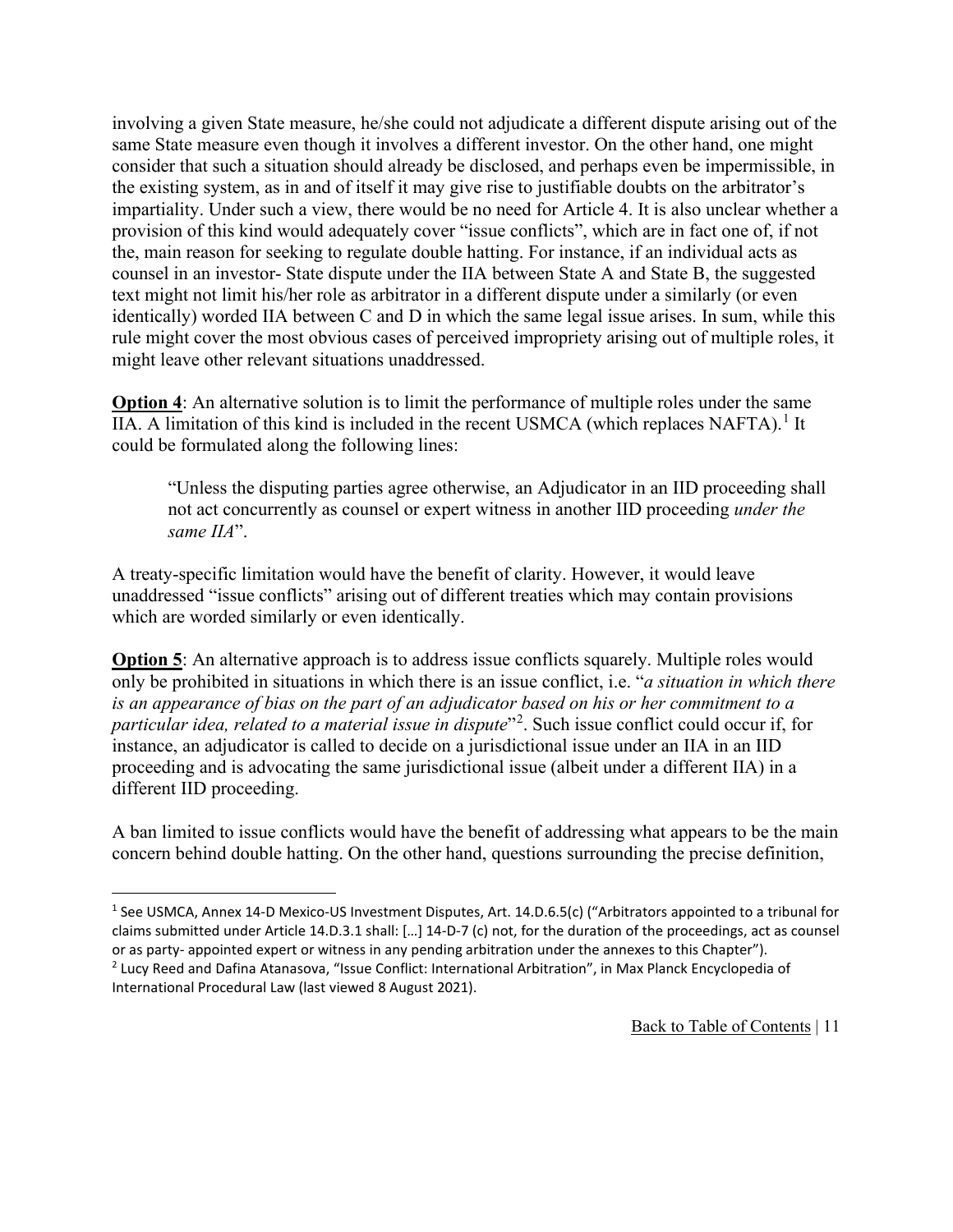limits, and regulation of issue conflicts are complex, as the 2016 ICCA/ASIL Report highlights<sup>[3](#page-11-0)</sup>. In addition, a prohibition of this kind might not be easy to implement. When an arbitrator is appointed, he/she normally has very little information on the issues that will actually arise in a given IID case. He/she might thus not be in a position to disclose the (potential) issue conflict until the relevant issue is raised by a party in the course of the proceeding.

**Option 6**: Finally, an alternative option is to provide for a ban on multiple roles, limited however to the chairperson only. A rule of this kind could read as follows:

"Unless the disputing parties agree otherwise, an Adjudicator *who presides over* an IID proceeding shall not act concurrently as counsel or expert witness in another IID case".

A rule of this kind implies that, while double hatting is viewed as impermissible for the chairperson, it is seen as harmless if one or both party-appointed arbitrators act as counsel in a different matter and this is disclosed (Article 10.2(c)). This solution may however be seen as problematic in that it could be seen to imply a different level of perceived impartiality on the chairperson than on the co- arbitrators. In addition, this option may impact on the arbitral institutions' efforts to promote

diversity and to expand the pool of arbitrators through their role of appointing authority which is often exercised in appointing the chairperson.

## **Ad Article 5 – Duty of Diligence**

We agree with the deletion of the reference to "*competing obligations*" in Article 5(1). As previously formulated, it could exclude any other appointment or mandate and even invite vexatious challenges, particularly in connection with Article 11(2).

#### **Ad Article 6 – Other Duties**

We fully agree with the deletion of Article 6(1)(b) for the reasons provided in Commentary 73.

## **Ad Article 7 –** *Ex Parte* **Communications of a Candidate or Adjudicator**

We generally agree with the revision of the previous text. We particularly welcome the deletion of the full disclosure obligation in Article 7(1) of the previous draft since, in the very early stages of a case, it is likely that not all counsel or candidates are aware of this provision and of a suggestion to keep a recording. In the absence of such recording, it may be very difficult, if not

<span id="page-11-0"></span><sup>&</sup>lt;sup>3</sup> See *Report of the ASIL-ICCA Joint Task Force On Issue Conflicts In Investor-State Arbitration, The ICCA Reports No.* 3, 17 March 2016.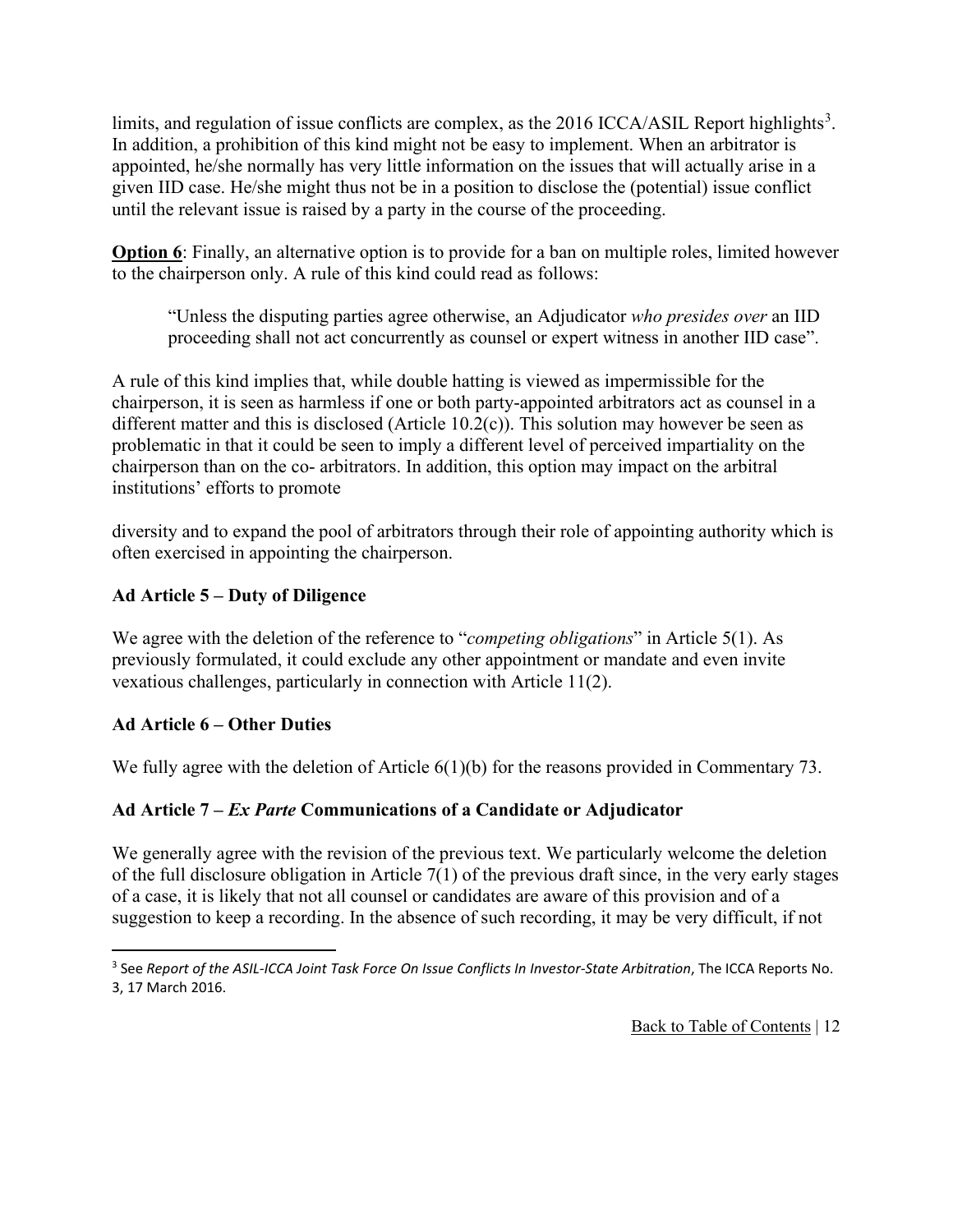impossible, to "fully" disclose the contents of such pre-appointment communications, as there may be things that may have escaped human recollection.

We note, however, that the new draft only partly matches Guideline 8 of the IBA Guidelines on Party Representation on which it is declared to be based: there is no equivalent rule to Guideline 8(b), which reads: *"(b) A Party Representative may communicate with a prospective or appointed Party-Nominated Arbitrator for the purpose of the selection of the Presiding Arbitrator."* We wonder whether this omission was on purpose. As it is crucial that the parties can be heard on the selection of the presiding arbitrator and as such communications are standard in international arbitration, we deem it necessary to clarify this point. We suggest either to add a rule similar to Guideline 8(b) or to specify at least in the comments that such communications are permissible with agreement between the parties.

## **Ad Article 8 – Confidentiality**

We agree with the revised version and, in particular, with the inclusion of a new para. 4 in line with other arbitral rules that contain similar language (see, e.g., Art. 30.1 of the LCIA Rules).

### **Ad Article 9 – Fees and Expenses**

We support the revision of Article 9(1) for the reasons indicated in Commentary 96.

We suggest amending para. 2 in order to allow the presiding arbitrator to delegate the fee discussion to the co-arbitrators. Such delegation is sometimes done. It allows the presiding arbitrator to avoid fee discussions that might unnecessarily encumber the presiding arbitrator's relationship with the parties. A sentence could be added to para. 2 as follows: "*The presiding Arbitrator may also delegate such discussion to the two co-arbitrators.*"

## **Ad Article 10 – Disclosure Obligations**

#### *Ad Article 10(1)*

Lack of clarity about disclosure is a notorious source of discussions and disputes. A provision on disclosure is, therefore, necessary. The current draft goes into the right direction but should be improved in order to avoid lack of clarity that could give rise to misunderstandings or even frivolous challenges. We suggest applying the same test as the UNCITRAL Model Law. Its Article 12(1) states that an arbitrator "*shall disclose any circumstances likely to give rise to justifiable doubts as to his impartiality or independence*". The same formulation is used in Article 11 of the UNCITRAL Arbitration Rules.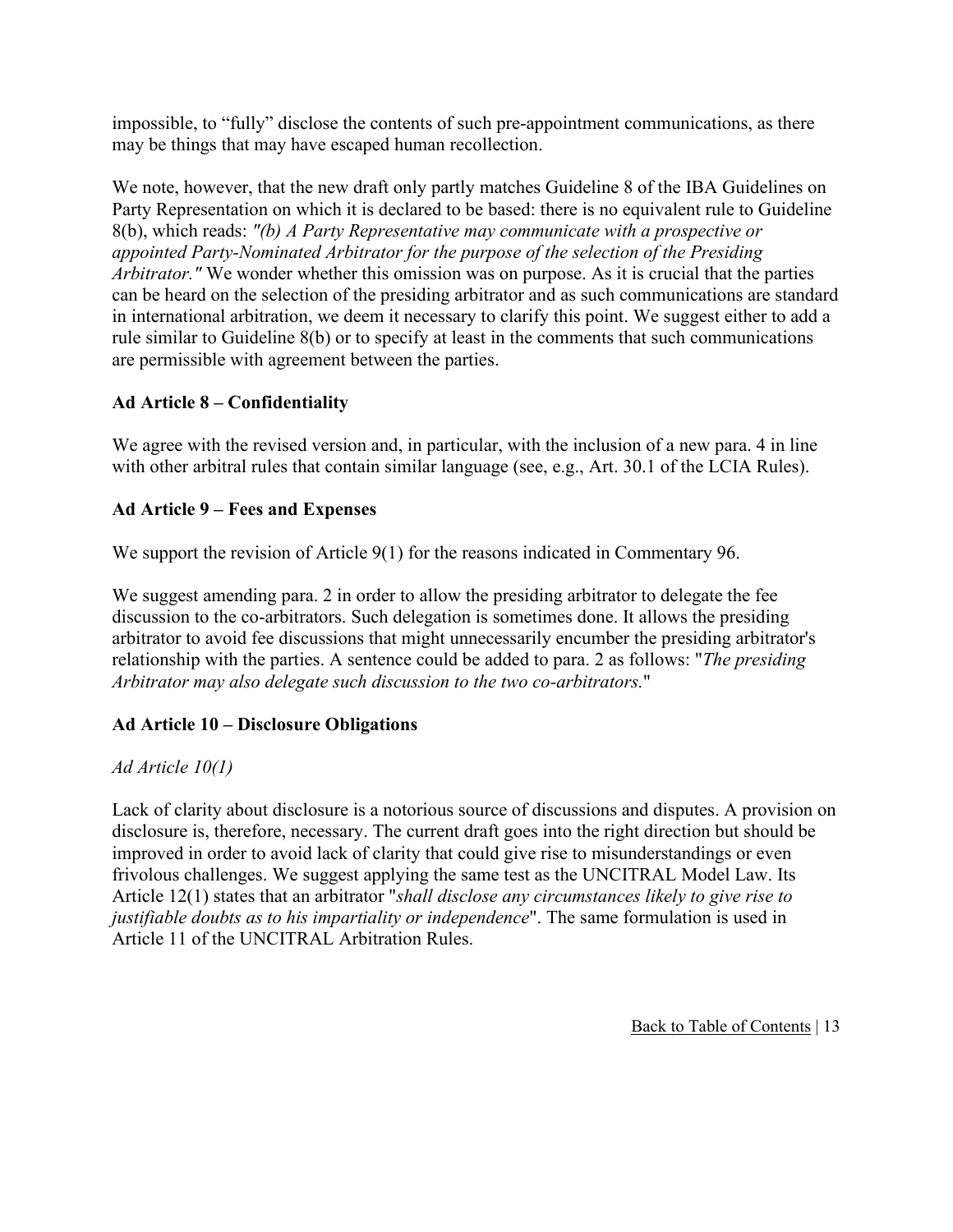The UNCITRAL Model Law applies the *objective test* of justifiable doubts. The current draft applies the *subjective test* of "*in the eyes of the parties*". This subjective test is sometimes applied, most notably by the ICC in Article 11.2 of the Arbitration Rules and in General Standard 3(a) of the IBA Guidelines on Conflicts of Interest in International Arbitration.

A subjective test is notoriously difficult to apply in practice as the IBA Guidelines themselves implicitly confirm in the Explanation to General Standard 3(a) by explaining that certain situations in particularly those set out in the Green List, need not be disclosed, thus setting an objective standard in contradiction to the General Standard 3(a). We note that Commentary 108 refers to the IBA Guidelines' Application Lists for guidance, and thus again to an objective standard. Wing arbitrators, in particular, are typically contacted by one party and need to rely on very limited information about the parties and their potential expectations about disclosure. In practice, arbitrators resort to applying the objective test.

We recommend, therefore, aligning the Code of Conduct with the other UNCITRAL arbitration texts.

Further, we support the deletion of the additional wording "*or demonstrate bias, conflict of interest, impropriety or an appearance of bias*", which could cause confusion. The use of the connector "*or*" suggested a different standard compared to independence and impartiality, although the criteria listed in this wording appear to be included in the general test of independence and impartiality.

#### *Ad Article 10(2)*

Concerning the question whether disclosures should cover the last five or ten years, we deem a time period of five years to be sufficient and easier to apply. We suggest specifying at least in the comments, however, that the five-year time period runs from the end of a relationship, not from the moment of appointment or retention. This seems to be implicit in Article  $10(2)(a)$  and (c), but seems not to apply in Article 10(2)(d) in its current version.

#### *Ad Article 10(2)(d)*

With regard to the bracketed text, it would seem indeed appropriate to extend the disclosure also to non-IID proceedings, as it is the number of appointments and not the subject-matter of the proceeding that is relevant in this respect (the situation is thus different from letter (c)). We note that (d) is already included in (a), but may warrant separate mentioning due to the importance of repeated appointments. As rightly noted in Comments 121/122 confidentiality obligations might prevent disclosure and thus require a Candidate/Adjudicator to withdraw.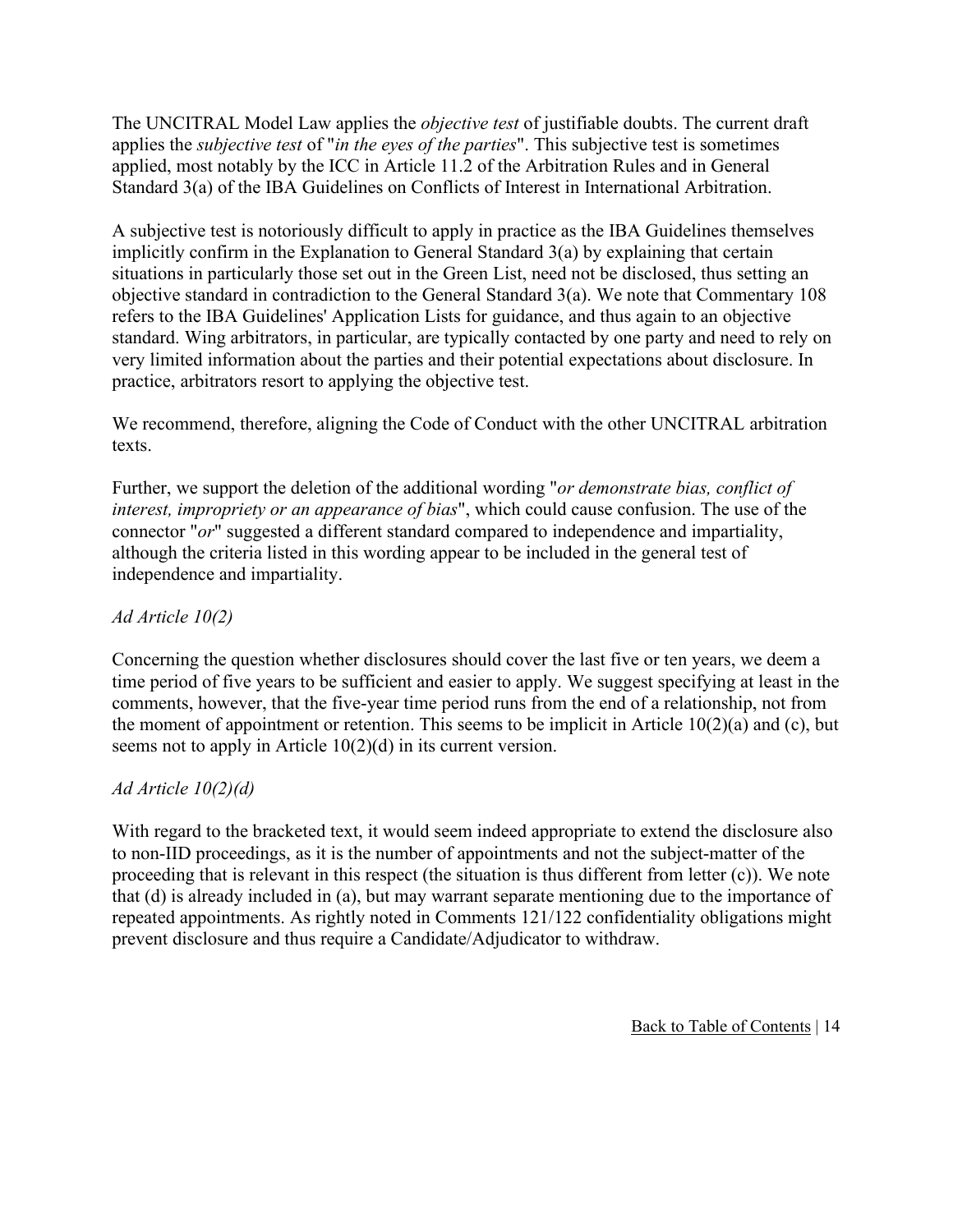In respect of the duty to disclose "*all appointments*" within a certain time period we would suggest applying a five-year time limit, but with the time period starting to run with the end of the respective professional relationship, not with the appointment. Since IID proceedings may take several years, a five-year time period from appointment might allow almost seamlessly repeated appointments and thus impact an adjudicator's (appearance of) impartiality. Alternatively, a 10-year time period running from the appointment should be chosen.

## *Ad Article 10(2)(c)*

We agree with the limitation of (c) to IID (and related) proceedings (unlike in Art.  $10(2)(d)$ ), because these are most prone to potential issue conflicts (as rightly noted in Comment 115) Further, in our view, a 5-year time limit would seem appropriate in this case.

#### *Ad Article 10, Comment 54 of Draft Version Two*

In light of the concerns frequently raised in the WGIII discussions, we query whether an outright and clear limitation of repeat appointments would not better address the concern. For instance, a rule could be set providing for a maximum number of appointments by the same party or the same counsel within a given number of years. A rule of this kind would not only address the perceived issues of independence and impartiality that are linked to repeat appointments, but would also assist in diversifying the pool of potential arbitrators, which was repeatedly raised in WGIII as a separate goal and provide welcome clarity and predictability. By contrast, the mere mention that a repeat appointment would "*remain permissible unless it rises to the level of a lack of independence or impartiality under Article 3 of the Code*" might be too vague as to be effective and only lead to distracting discussions or even challenges. Hence, we would invite the WGIII to further consider this issue.

#### **Ad Article 11 – Compliance with the Code of Conduct**

According to the Comments 127/128 to Version Three, Article 11(2) does not create additional grounds for disqualification and removal. This is in our view a crucial clarification that might require explicit inclusion in Article 11(2).

The slightly different wording of Article 11(2) in Draft Version Two raised major concerns due to a high risk of fostering frivolous challenges. The following comments, having been prepared before the issuance of Draft Version Three address the wording of Draft Version Two, but might be relevant for discussion of Draft Version Three as well:

We understand the Draft's desire to ensure that the obligations imposed on Adjudicators (and where applicable, Candidates) are not just aspirational, but binding and enforceable. However, the application of removal procedures to a breach by an arbitrator of duties of conduct, as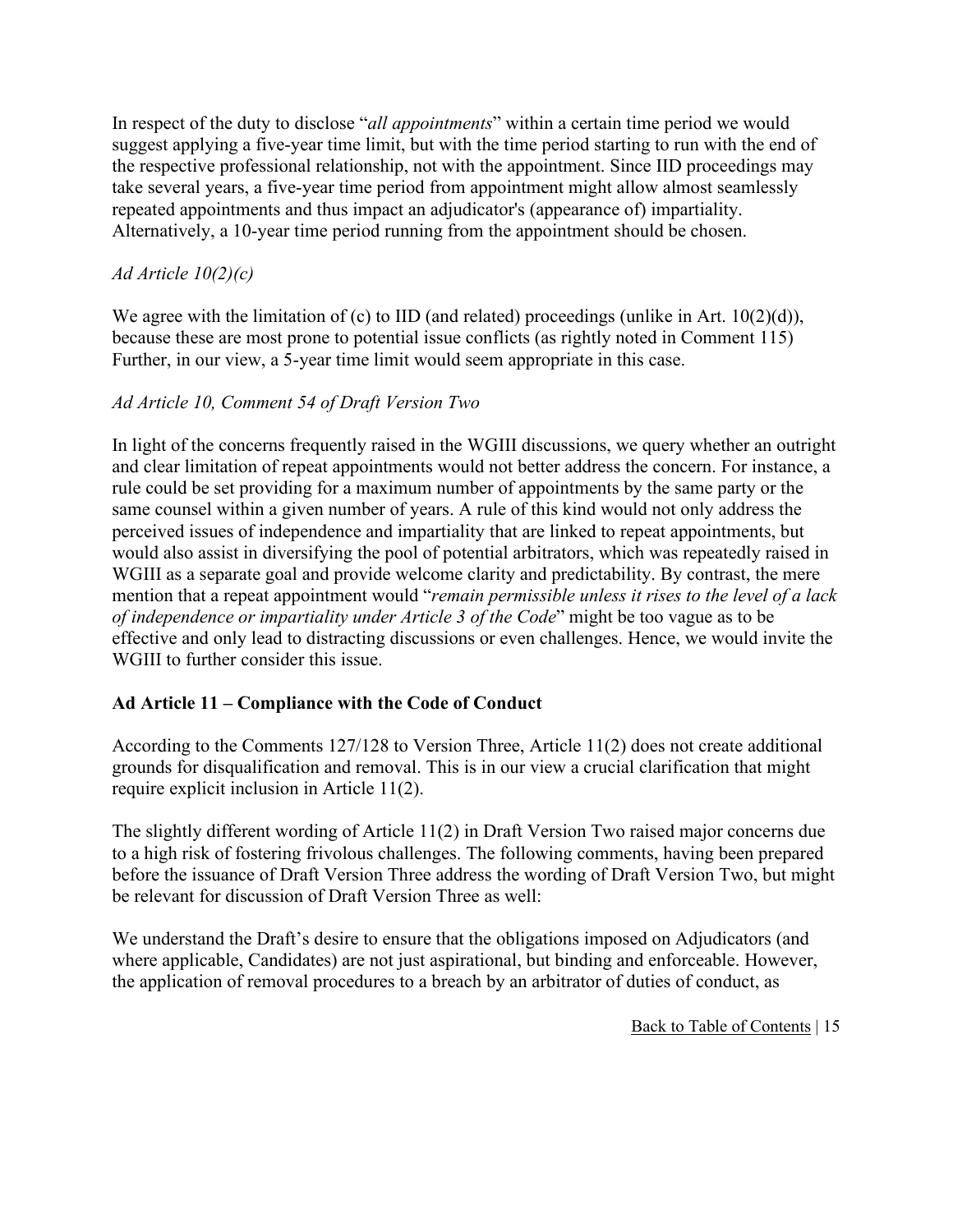proposed, raises serious concerns both of principle and degree. These concerns are discussed below, both as a general matter and in respect to each of the sanctioned provisions. Finally, we propose concrete recommendations to alleviate these concerns.

### *Concerns of principle*

Arguably the most serious infraction causing prejudice to a party, or the parties, is a biased arbitrator lacking impartiality or independence. Virtually all rules therefore contain removal procedures for arbitrators lacking impartiality and independence. However, it is debatable whether additional grounds for removal of an arbitrator are necessary or desirable.

For example, the UNCITRAL Rules only provide for the removal of an arbitrator if (i) there are justifiable doubts as to the arbitrator's impartiality and independence; (ii) the arbitrator lacks agreed qualifications; or (iii) the arbitrator is legally or factually *incapable of performing* his or her duties or else is in *unjustified delay*. With regard to other infractions that an arbitrator may commit, the policy choice in the UNCITRAL Rules is not to remove the arbitrator but instead provide grounds for challenging the award. For example, misconduct by arbitrators that prevents parties from adequately presenting their case or that are so egregious as to violate procedural public policy, typically justify the setting aside of the award as a protection of the parties' fundamental procedural rights.

Similarly, the ICSID Rules of Arbitration provide for the removal of an arbitrator for two reasons only: (i) a disqualification pursuant to Rule 9 in conjunction with Article 57 of the ICSID Convention because the arbitrator lacks the qualifications of Article 14(1) of the ICSID Convention; or (ii) pursuant to Rules 8 and 9 because an arbitrator becomes incapacitated or unable to perform the duties of their office.<sup>[4](#page-15-0)</sup> Beyond this, the parties' procedural rights are safeguarded through the possibility of annulment of the award, e.g. because of a serious departure of fundamental rules of procedure.

In our view, there are strong arguments, therefore, to delete the proposed Article 11(2) altogether. In line with established principles both in the UNCITRAL and ICSID regimes, and in wider arbitral practice, disqualification should be limited to a lack of independence or impartiality or required (or agreed) qualifications.

<span id="page-15-0"></span> $4$  It is true that the removal of arbitrators under Articles 14(1) and 57 of the ICSID Convention are broadly drafted to foresee the disqualification of an arbitrator for lack of "high moral character" or "recognized competence." However, there is no published case known to us in which an arbitrator was removed on the basis that they lacked character or competence. In any event, Article 14 speaks to the qualification of an arbitrator, not to an arbitrator's conduct during the proceedings, and so is functionally equivalent to Article 12(2) of the UNCITRAL Rules.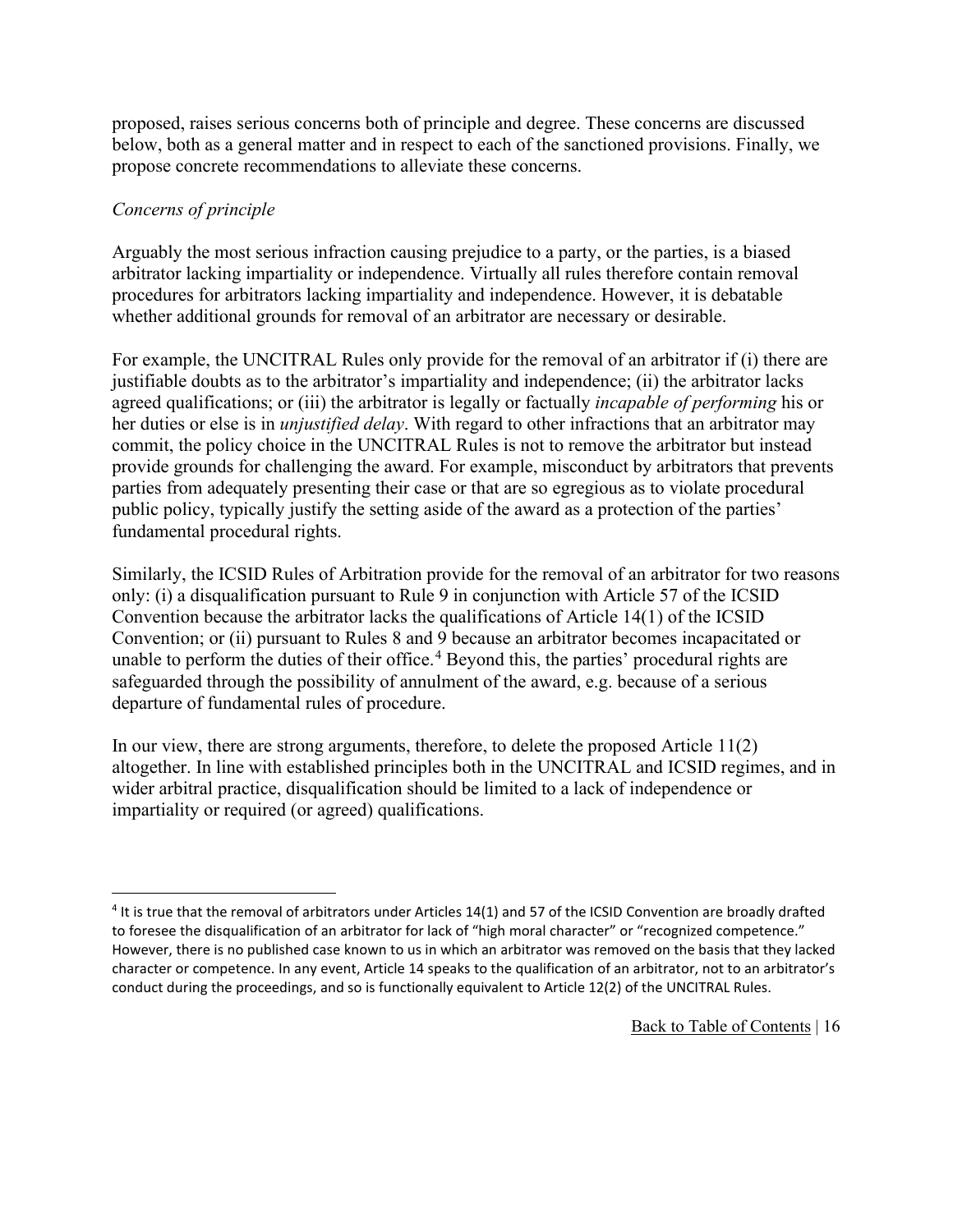Other infractions by an arbitrator are sanctioned by a challenge to the award - if the infraction is serious and violates fundamental procedural rights. Indeed, examining an arbitrator's conduct at the award review stage also ensures that only such infractions are taken into account that have caused actual prejudice by adversely affecting the outcome of the arbitration for a party. In contrast, reviewing arbitrator conduct other than lack of impartiality *during* the proceedings is not only risking further delay, but also runs the risk of engaging with issues that ultimately have no effect on the outcome of the case.

## *Concerns of degree*

The language of Article 11(2) seeks to extend the removal procedure in the applicable rules to breaches of the duties set out in Articles 3-8. This is problematic because other than prescribing certain, often broadly-formulated duties in Articles 3-8, the proposed Code of Conduct does not provide a substantive test as to how existing removal mechanisms should be applied to infractions of the Code.

As a result, the text of Article 11(2), which does not contain any moderating standard, seems to sanction just any breach of arbitrator duties in Articles 3-8 with removal, without examining whether the breach was minor or significant; whether it was committed in passing or intentionally; and whether it had no adverse effect on the proceedings or the award or else caused real prejudice.

In our view, Article 11(2) as drafted will therefore lead to an unacceptable proliferation of tactical and meritless challenges to arbitrators, based on the broad language of Articles 3-8, that will undermine, and not protect, the integrity of the arbitral process.

#### *Specific concerns in regard to Articles 3-8*

An analysis of the individual provisions that the draft purports to cover ("breaches of Articles 3- 8") bears this out.

- In terms that we believe are overly broad (*see comments above*), Article 3 prescribes independence and impartiality of Adjudicators. However, we agree in principle that a lack of independence and impartiality should be grounds for disqualification. This is of course already so provided in virtually all applicable rules.
- Article 4 imposes a limit on multiple roles. In a sense, this provision broadly falls in the category of rules that ensure impartiality and independence (in the specific context of investment arbitration) and that requires certain qualifying characteristics of the Adjudicator. We therefore agree that, if a certain limit on multiple roles is imposed, a violation of this rule can be grounds for disqualification. However, this is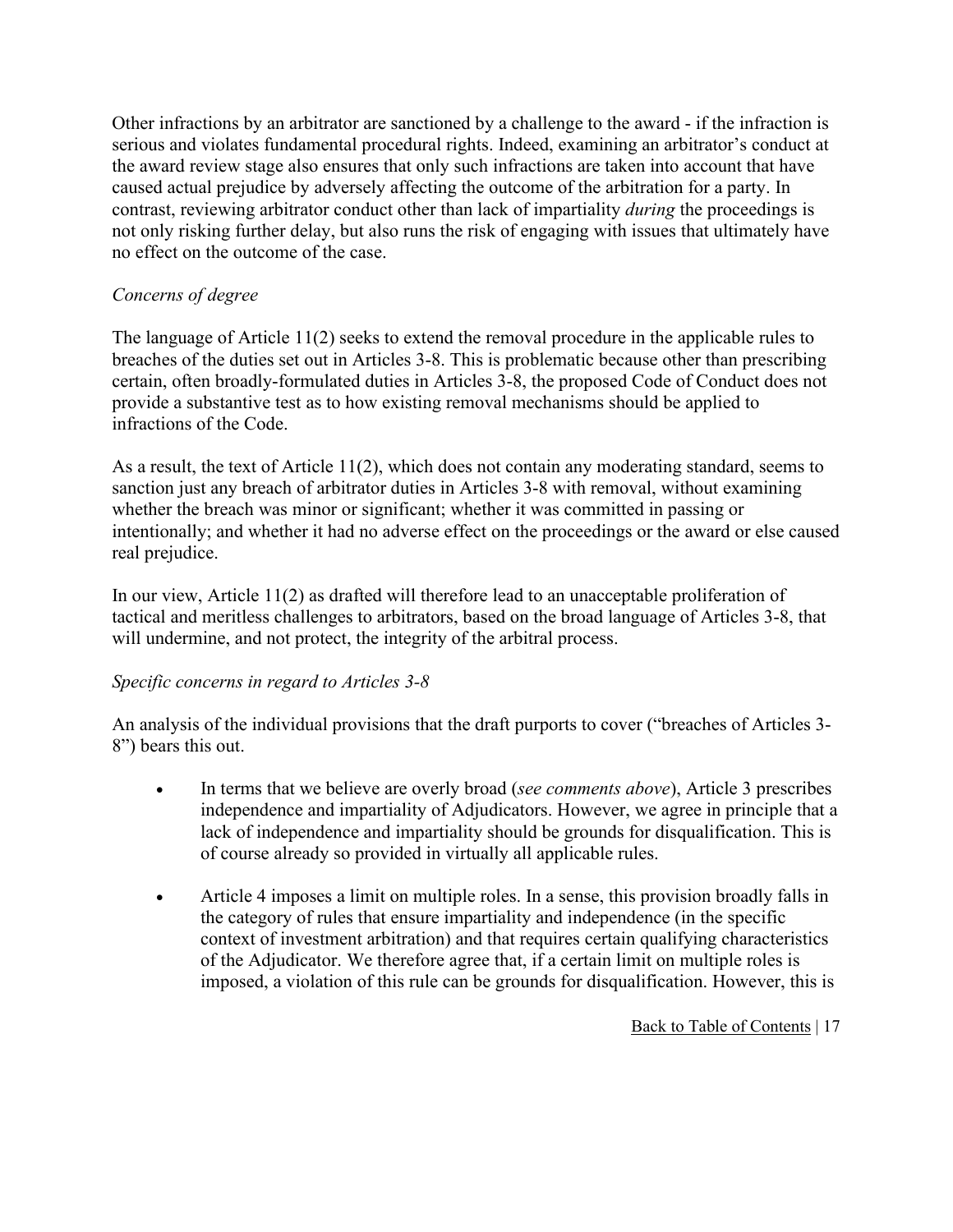an aspect that administering institutions can take into account when assessing an arbitrator's alleged lack of impartiality and independence: it does not require Article 11(2).

- Article 5 imposes multiple duties under the heading of due diligence:
	- a. *A general duty to "perform … diligently*." We consider that a general disqualification rule for a purported failure of diligence is inappropriate. While independence and impartiality are established standards in public international law, arbitrator "diligence" is not. If the failure to perform diligently rises to the level of default or unacceptable delay, the arbitrator can be removed under existing procedures. If the lack of 'diligence' were to rise to a denial of the right to be heard, or to the level of a violation of fundamental procedural rights, then the parties are better protected through the provisions that permit the challenge or annulment of an award.

Has an arbitrator who is 15 minutes late to a hearing failed to perform their duties diligently? Perhaps in some sense, but this is obviously not disqualifying conduct under any rule - yet Article 5 and Article 11(2) do no provide moderating language to eliminate minor infractions without prejudice to the parties. The vague nature of the underlying obligation in conjunction with the broadly worded sanction opens the door for tactical challenges.

b. *A duty to "refuse competing obligations*." Leaving aside that such a duty is in itself overly broad,5 the acceptance of competing obligations is not necessarily a concern that would justify the removal of the arbitrator. In reality, competing obligations cause prejudice *only* if they prevent the arbitrator from performing their primary duties. Such a situation, however, would already be covered by Article 14 of the UNCITRAL Arbitration Rules (an arbitrator is legally or factually incapable of performing his or her duties or else is in unjustified delay) and Rules 8 and 9 of the ICSID Arbitration Rules (because an arbitrator becomes incapacitated or unable to perform the duties of their office).

Indeed, the removal of the arbitrator is a drastic measure that in itself can cause significant delay, and thus prejudice, to the parties. The provision as currently drafted is highly problematic because it purports to allow the removal of the arbitrator without regard to whether the 'competing obligation' has any actual effect on the the arbitrator's commitment to the case. The provision is therefore over-reaching as a matter of degree as well.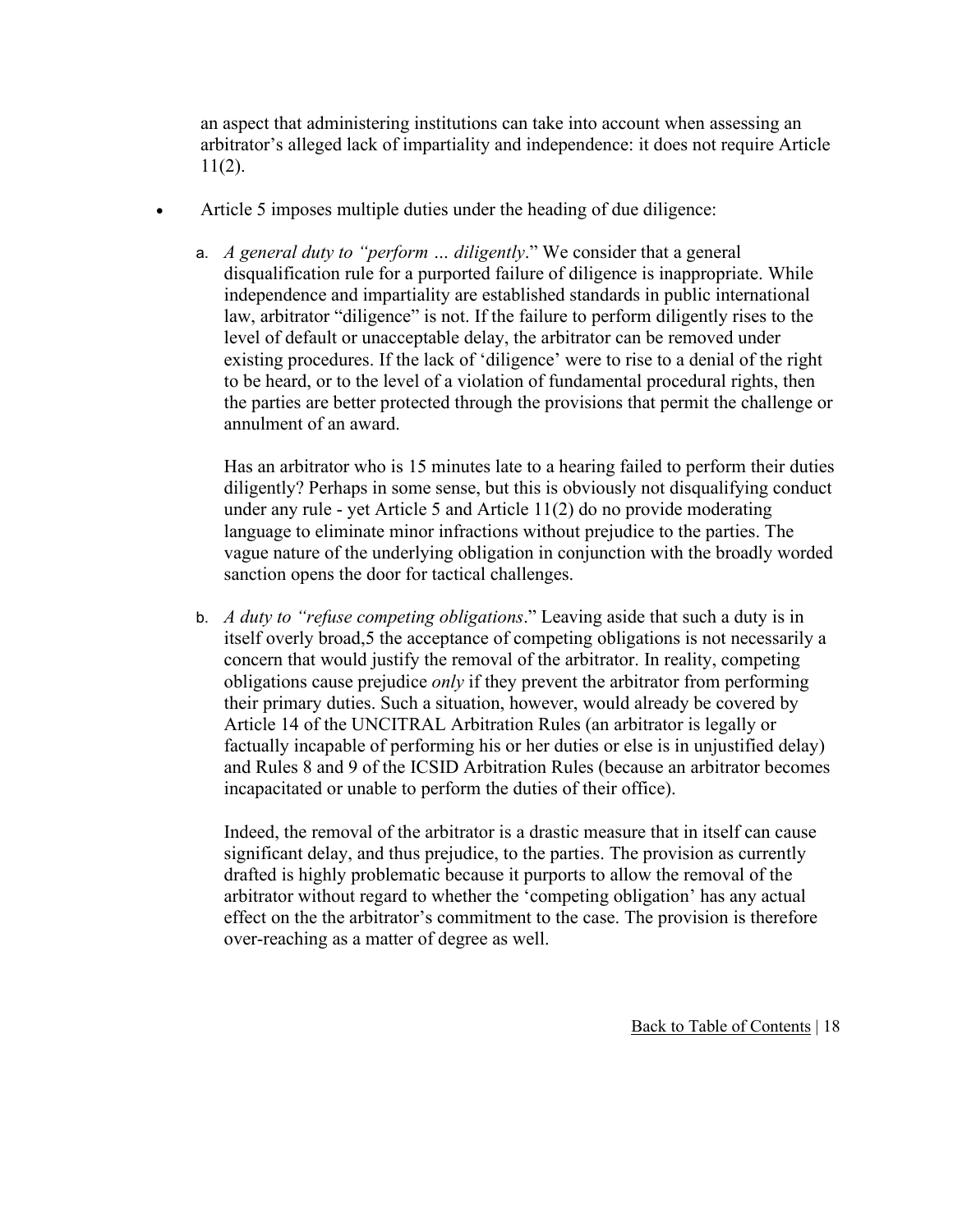c. *Duty "to be reasonably available to the parties and the administering institution, [to] dedicate the necessary time and effort [to] the proceeding, and [to] render all decisions in a timely manner*." The same considerations apply as to (b). If the arbitrator is in such default, whether by choice or not, as to significantly delay the proceedings or the rendering of the award, they can already be removed under the UNCITRAL Rules, the ICSID Arbitration Rules, and virtually all other institutional rules of arbitration.

In addition, the proposed provisions will encourage a constant debate whether each individual decision, procedural or substantive, was rendered in a timely manner; whether an arbitrator was in each instance "reasonably available" to the parties; and has "dedicated" the "necessary time and effort" to the proceedings: it is questionable how one polices obligations of "effort" and thus highly problematic to link an obligation of dedicating "effort" to such drastic a sanction as removing the arbitrator.

There is no doubt in our view, therefore, that the broad articulation of Article 5, if linked to the removal of an arbitrator, is prone to breed tactical and dilatory challenges that would undermine the very arbitral efficiency that Article 5 appears intended to protect.

- d. *Duty "not [to] delegate […] decision-making function to an Assistant or to any other person*." The duty of an arbitrator to discharge their primary decisionmaking functions without delegation is undisputed. If an arbitrator is unwilling to discharge their primary function, then this is arguably functionally equivalent to an incapacitated arbitrator unable or unwilling to perform their duties. At the award review or annulment stage, an arbitrator having abrogated their personal decision-making function will typically constitute a serious departure of fundamental rules of procedure that results in setting-aside or annulment of the award**.**
- Article 6 specifies "other duties' of arbitrators. Again, the provision is drafted in very broad terms and it is, in our view, highly debatable that a removal mechanism is the appropriate sanction.
	- a. *Duty "to display high standards of integrity, fairness, and competence.*" Unlike Article 14(1) of the ICSID Convention, which requires arbitrators to have certain characteristics, this provision frames the requirements of integrity, fairness and competence not as a matter of qualification, but textually ("displays") as an ongoing duty of conduct: the arbitrator must not only be in possession of certain skills and standing, they must continuously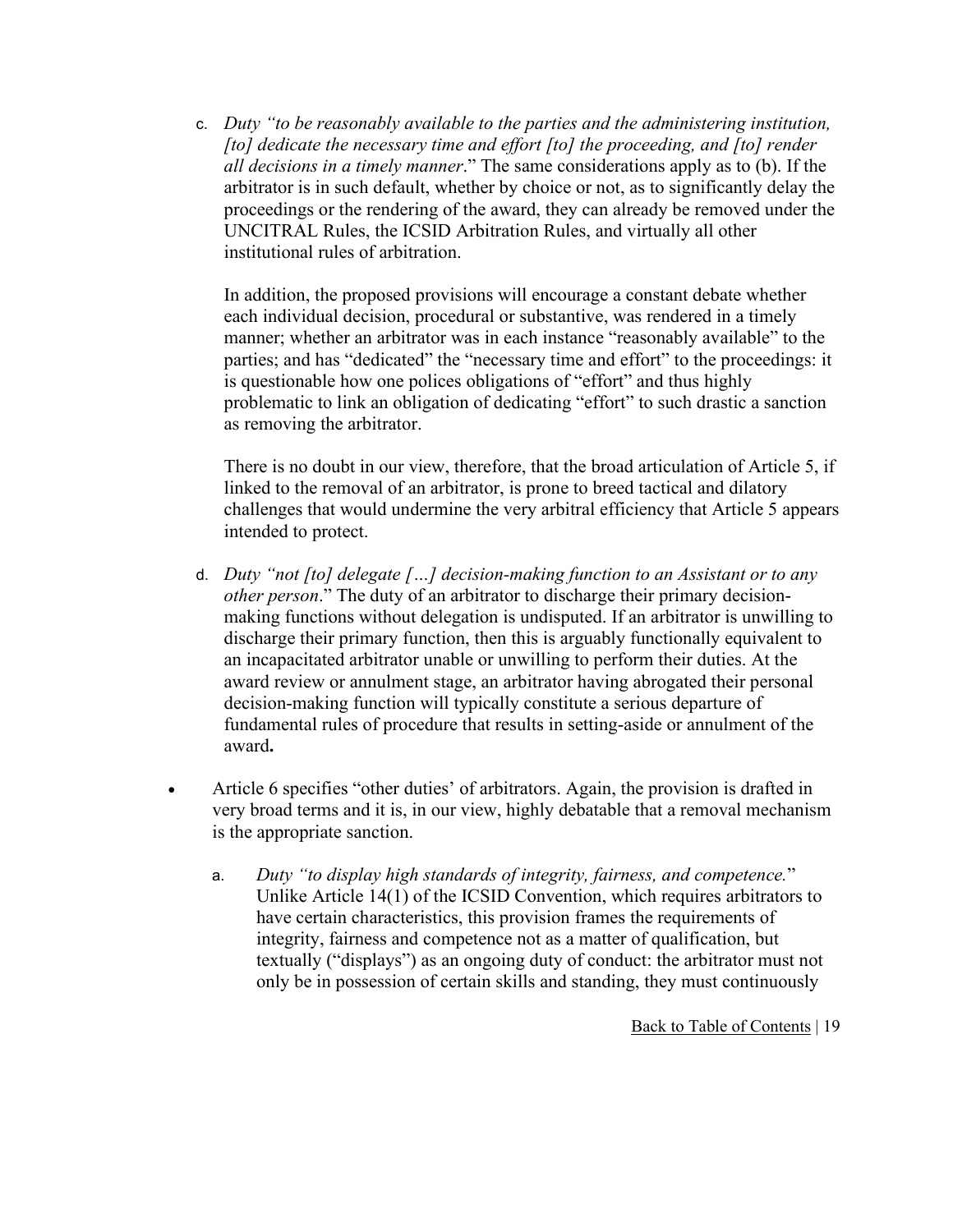demonstrate high standards of integrity, fairness and competence, however exactly that is achieved.

Again, the proposed Code of Conduct sanctions an inherently aspirational obligation with the drastic measure of removal without limiting the sanction to serious and prejudicial cases. Because the removal mechanism is not moderated by degree - that is, not limited to serious violations of fundamental obligations - any display of what an aggrieved party may perceive as unfairness or incompetence will immediately trigger a request for disqualification. The obvious and real risk is an endless procession of minor grievances framed as violations of Article 6 and turned into disqualification requests: a breeding ground for tactical misconduct.

Indeed, whether a procedural decision, even if objectively unfair, has caused actual prejudice depends on the ultimate outcome of the proceeding, i.e. the award. An arbitrator can make a bad procedural decision and still reach the correct conclusion for the case. Reviewing and potentially sanctioning each individual interaction between arbitrators and parties against standards of fairness and competence without considering the fairness and correctness of the final result is premature and counter-productive.

b. *Duty "to make best efforts to maintain and enhance the knowledge, skills, and qualities necessary* to fulfil their duties." As stated before, it is virtually impossible to police, let alone sanction, obligations of effort. To open the door to disqualification requests simply because a party believes, or asserts, that an arbitrator has "not tried hard enough" to invest in their continued education – or indeed has not made enough of an effort to "enhance" undefined (and ultimately undefinable) qualities – is a recipe for disruption and tactical maneuvering.

The proposed draft again makes no difference between minor deficiencies and major transgressions that undermine the integrity of the process and/or prejudice a party - leaving aside that parties are protected against such major transgressions through available remedies against the award (at a stage when it can actually be determined whether the infraction affected the ultimate decisions and so caused prejudice).

c. *Duty "to treat all participants … with civility.*" The option to disqualify an arbitrator because they are not sufficiently "civil" raises the same serious concerns. Where the lack of civility evidences apparent bias, existing removal grounds and mechanisms are sufficient. Beyond those cases, an endless debate whether a wrong look, a smirk, the failure to return a greeting and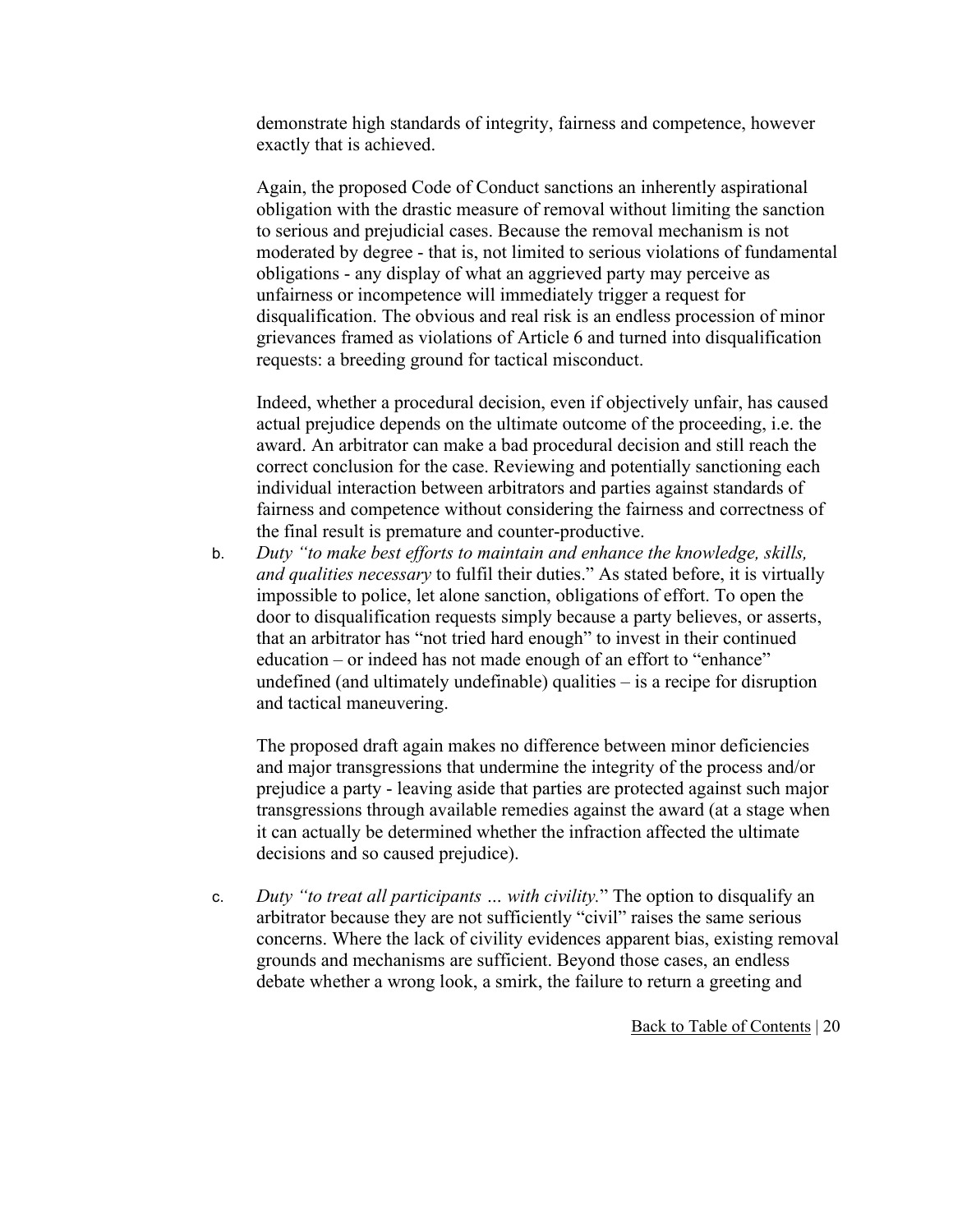many other instances of social interaction bear the mark of sufficient civility is in our view entirely counter-productive.

- d. *Duty to "decline an appointment if they believe they do not have the necessary competence, skills, or availability to fulfil their duties.*" If an arbitrator lacks required qualifications, or if they are in severe delay in the performance of their duties (including because they are unavailable or overextended), they can be removed. In addition, the acceptance of an appointment on false premises of competence or availability may give rise to a claim of damages against the arbitrator. As a result, a separate removal mechanism does not appear necessary in our view.
- Article 7 prohibits *ex parte* communications by an arbitrator with a party (other than communications relating to their appointment). To the extent that such prohibited *ex parte* communications are evidence of bias, removal is already possible on the usual basis of lack of impartiality and independence, which renders the proposed removal mechanism redundant.
- Article 8 prohibits the disclosure of confidential information by an arbitrator. A breach of this obligation may already give rise to a claim of damages against the arbitrator and, if an expression of bias, constitute grounds for removal.

### *Conclusion and Recommendation*

On the basis of the foregoing, we recommend the following approaches to sanctioning breaches by arbitrators of the obligations set out in the proposed Code of Conduct.

- *Proposed Article 11(2) is removed entirely*. In that case, the removal mechanisms already existing in applicable rules (pertaining to lack of impartiality/independence; lack of agreed or required qualifications; and inability to perform) will apply, which in our view would be both sufficient and preferable. These existing removal mechanism and standards are tried and tested and restrict the removal of an arbitrator to serious infractions. Violations of the Code of Conduct would still be sanctioned under this alternative, because, to the extent the Code of Conduct applies in a given case, the duties it prescribes would have to be taken into account in applying the removal mechanisms in existing rules.
- *Articles 5 and 6 are eliminated from the scope of Article 11(2) (and the scope of Article 3(2) is clarified as suggested there)*. As discussed above, the vague and aspirational nature of the obligations contained in Articles 5 and 6 makes them particularly unsuitable for the sanction of arbitrator removal. It is virtually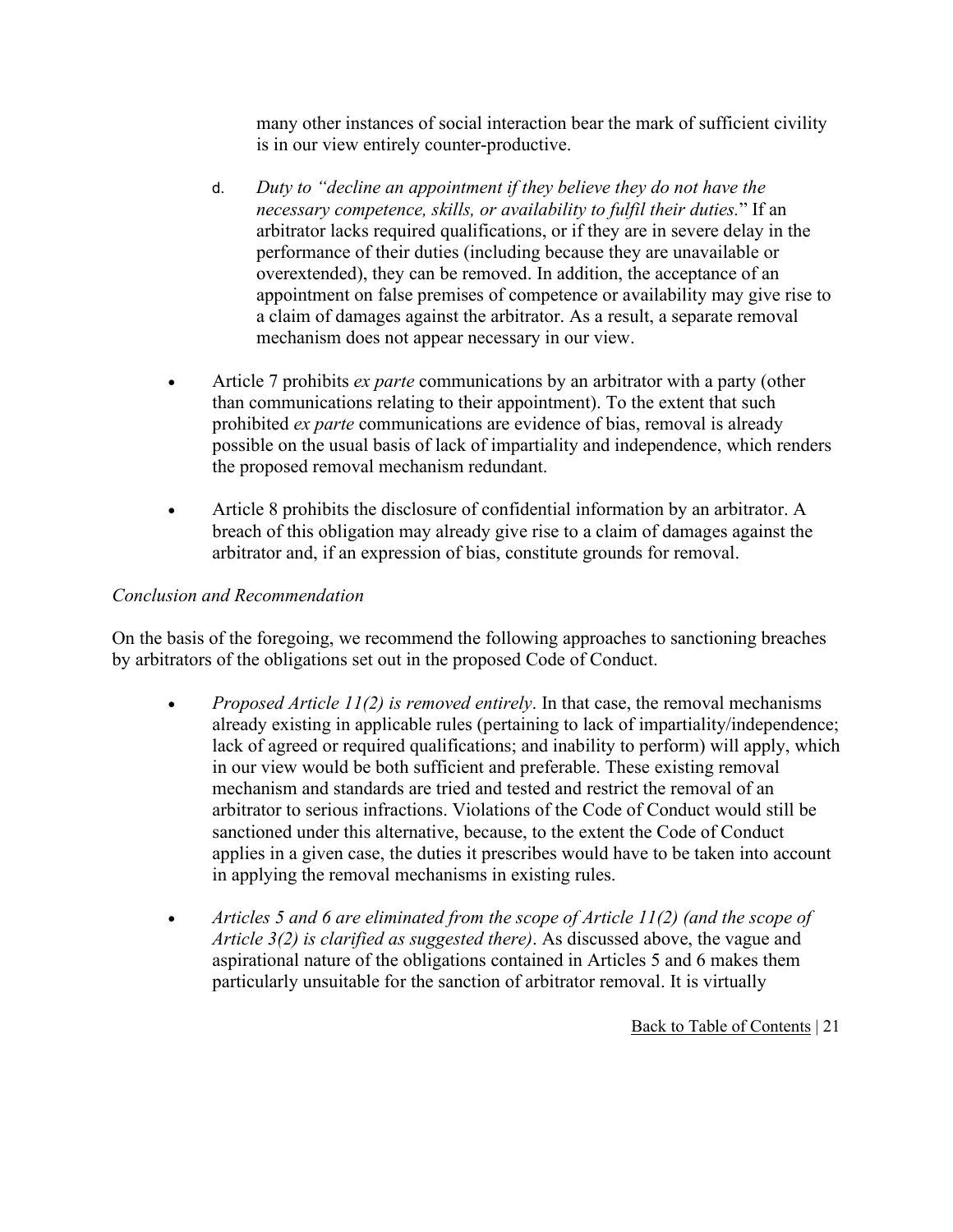impossible to police an arbitrator's "best effort" to enhance their "qualities," nor does it necessarily make sense to disqualify an arbitrator who is grumpy, but ultimately fair just because they violated a standard of "civility". Articles 5 and 6, and potentially also Article 3(2) if interpreted broadly, therefore carry a particular risk of tactical and dilatory challenges that far outweighs the benefits of the sanction of removal.

• Proposed Article 11(2) is amended, at the very least, to restrict the potential removal of arbitrators to major transgressions against the rules. To alleviate the concerns of degree articulated above, we propose that, at a minimum, the Proposed Article 11 be restricted to serious violations of arbitrator duties. For example, an amended provision could read:

*The disqualification and removal procedures in the applicable rules shall apply to*  lack of independence and impartiality as well as serious breaches of other *provisions of Articles […] that can impede the parties' fundamental rights to a fair proceeding or are otherwise capable of causing serious prejudice to them.*

At the very least, this provision would alleviate the risk of tactical challenges and would ensure that only major transgressions are sanctioned with the consequence of arbitrator removal. This is important because the removal of an arbitrator is a drastic measure that itself has the potential to disrupt and delay the resolution of the dispute, so that the perceived benefits of removal have to be weighed against the risk of obstruction and delay.